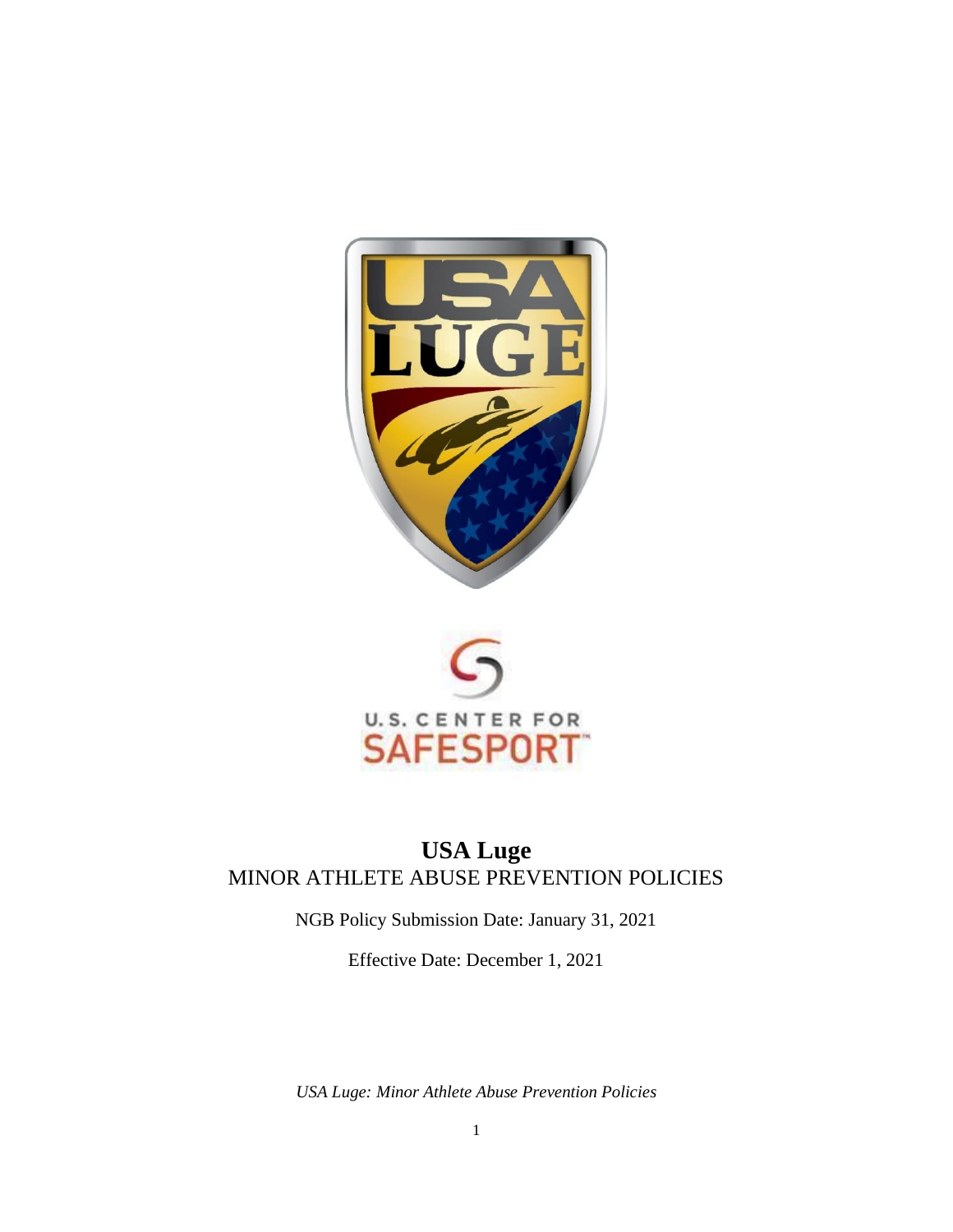#### **TABLE OF CONTENTS**

| <b>Introduction</b>                                                                      | 3  |
|------------------------------------------------------------------------------------------|----|
| <b>Scope</b>                                                                             | 5  |
| <b>Part I: Education &amp; Training Policy</b>                                           | 8  |
| Part II: Organizational Requirements for Education & Training<br>and Prevention Policies | 10 |
| <b>Part III: Required Policies for One-on-One Interactions</b>                           | 13 |
| <b>One-on-One Interaction Policy</b>                                                     | 13 |
| <b>Meetings and Training Sessions Policy</b>                                             | 14 |
| <b>Athletic Training Modalities, Massages, and Rubdowns Policy</b>                       | 16 |
| <b>Locker Rooms and Changing Areas Policy</b>                                            | 17 |
| <b>Electronic Communications Policy</b>                                                  | 19 |
| <b>Transportation Policy</b>                                                             | 21 |
| <b>Lodging Policy</b>                                                                    | 22 |
| <b>Part IV: Recommended Policies for Keeping Young Athletes Safe</b>                     | 24 |
| <b>Terminology</b>                                                                       | 25 |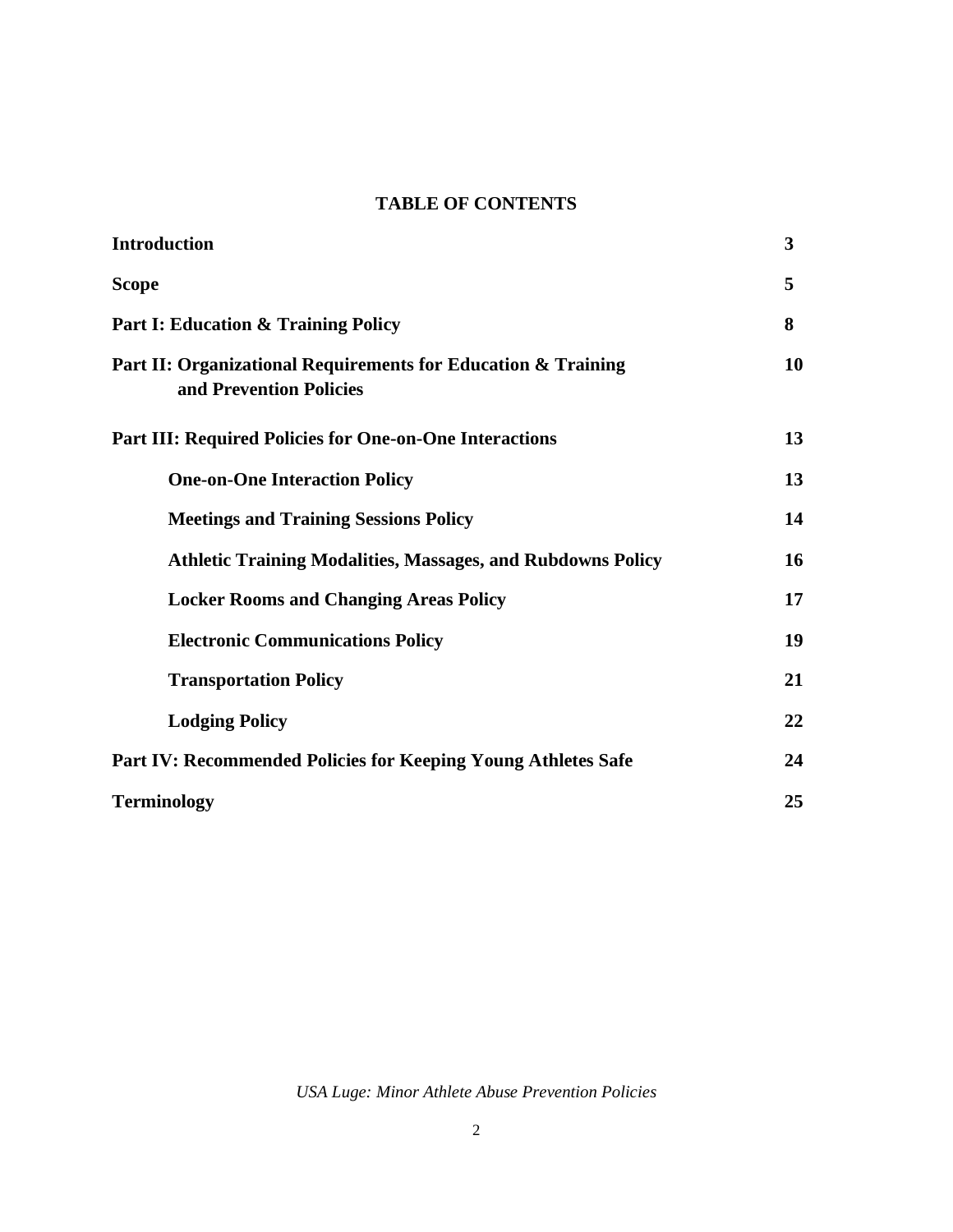#### **INTRODUCTION**

The U.S. Center for SafeSport (the Center) and USA Luge are committed to building a sport community where Participants can work and learn together in an atmosphere free of emotional, physical, and sexual misconduct. Throughout this document the most commonly used terms are defined in the Terminology section in the back of this document.

#### **Authority**

The Protecting Young Victims from Sexual Abuse and Safe Sport Authorization Act of 2017 authorizes the Center to develop training and policies to prevent abuse—including physical, emotional, and sexual abuse—within the U.S. Olympic & Paralympic Movement. 36 U.S.C. § 220542(a)(1). Federal law requires that, at a minimum, national governing bodies and paralympic sports organizations *must offer and give consistent training related to the prevention of child abuse: (1) to all adult members who are in regular contact with amateur athletes who are minors and (2) subject to parental consent, to members who are minors.* 36 U.S.C. § 220542(a)(2)(E). Federal law requires that these policies contain reasonable procedures to limit unobservable and uninterruptible one-on-one interactions between an amateur athlete, who is a minor, and an adult, who is not the minor's legal guardian, at facilities under the jurisdiction of organizations within the U.S. Olympic & Paralympic Movement. 36 U.S.C. § 220542(a)(2)(C).

#### **What is the MAAPP?**

To that end, the Center has developed the Minor Athlete Abuse Prevention Policies (MAAPP). The MAAPP is a collection of proactive prevention and training policies for the U.S. Olympic & Paralympic Movement. It has three primary components:

- 1. An Education & Training Policy that requires training for certain Adult Participants within the Olympic & Paralympic Movement;
- 2. Required Prevention Policies, focused on limiting one-on-one interactions between Adult Participants and Minor Athletes, that Organizations within the Olympic & Paralympic Movement must implement to prevent abuse;
- 3. Recommended Prevention Policies.

The Center developed the MAAPP to assist National Governing Bodies (NGBs), Paralympic Sport Organizations (PSOs), Local Affiliated Organizations (LAOs), the U.S. Olympic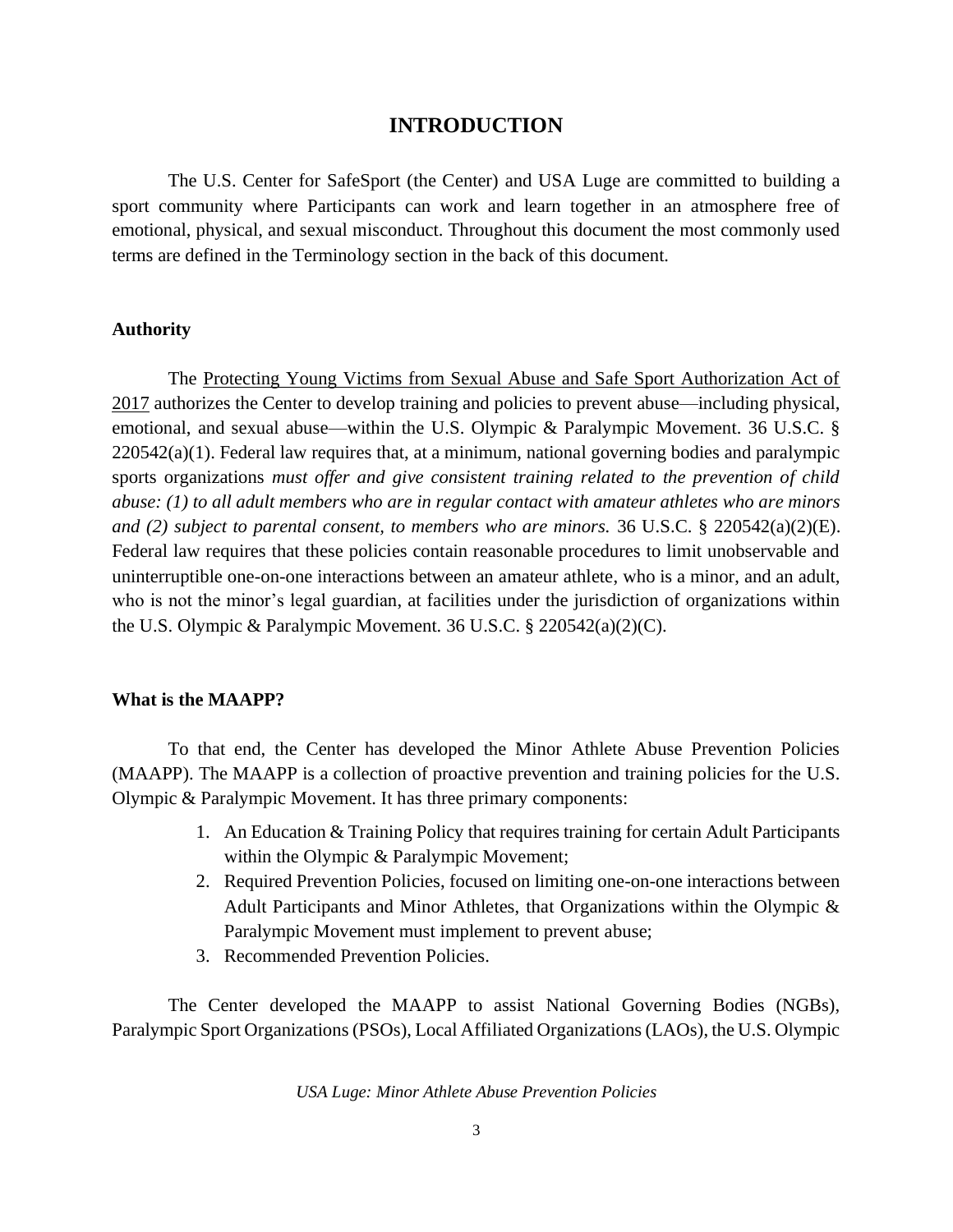& Paralympic Committee (USOPC), and other individuals to whom these policies apply in meeting their obligations under federal law (*note*: implementing these policies does not guarantee that an organization or individual fully complies with federal law or all applicable legal obligations). These Organizations should share these policies with all Participants and with parents/guardians of minor athletes. Those implementing these policies should consider the physical and cognitive needs of all athletes.

The MAAPP focuses on just two important aspects of a much larger comprehensive abuse prevention strategy. These policies address training requirements and limiting one-on-one interactions between adults and minor athletes. These policies are intended to be enforceable and reasonable, acknowledging, for example, that when a 17-year-old athlete turns 18, they become an adult athlete, and a complete prohibition of one-on-one interactions may not be necessary or practical. Additionally, there may be other instances when one-on-one interactions could occur, and in those cases, these policies provide strategies so parents/guardians can provide informed consent if they choose to allow a permitted interaction. **The Center recommends that parents first complete training on abuse prevention to be informed about potential boundary violations and concerns before consenting to the interaction.**

While the MAAPP will help organizations implement these policies to greatly improve minor athlete safety, in no way can they guarantee athlete safety in all circumstances, especially when the policies are not fully implemented, followed, or monitored. These policies are not comprehensive of all prevention strategies, nor are they intended to be. These policies should be implemented alongside the **SafeSport Code**. Additionally, other resources are available that may assist organizations in improving athlete safety<sup>1</sup>.

The Australian Royal Commission Into Institutional Responses to Child Sexual Abuse. (2017). *[Final Report](https://www.childabuseroyalcommission.gov.au/final-report)*.

<sup>&</sup>lt;sup>1</sup> Saul, J., & Audage, N.C. (2007). *Preventing Child Sexual Abuse Within Youth-Servicing Organization: Getting [Started on Policies and Procedures](https://www.cdc.gov/violenceprevention/pdf/PreventingChildSexualAbuse-a.pdf)*. Atlanta, GA: Centers for Disease Control and Prevention.

Canadian Centre for Child Protection. (2014). *[Child Sexual Abuse: It Is Your Business](https://www.protectchildren.ca/pdfs/C3P_ChildSexualAbuse_ItIsYourBusiness_en.pdf)*. Winnipeg, Manitoba: Canadian Centre for Child Protection.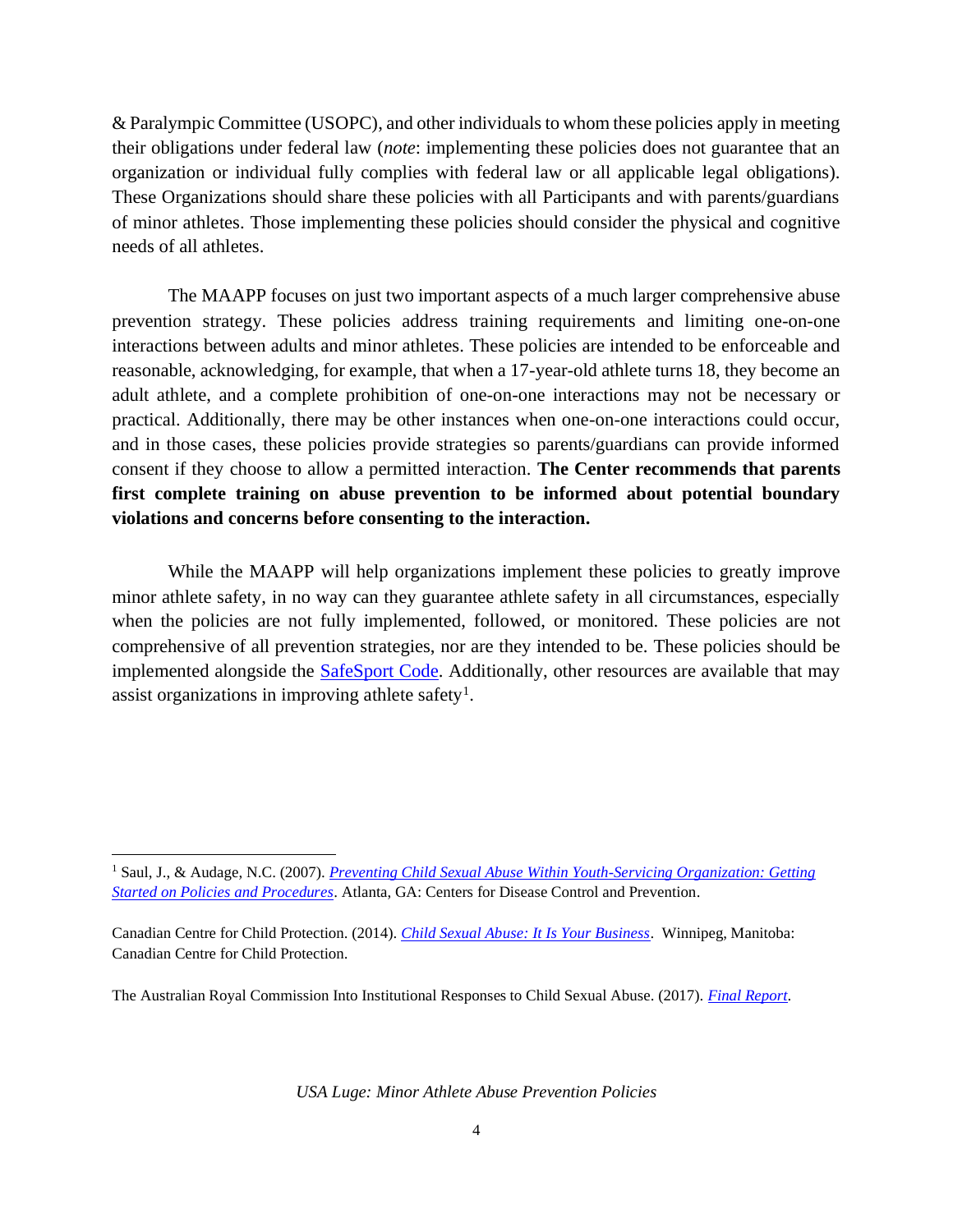#### **How Does the Center Ensure Compliance with the MAAPP?**

Federal law requires the Center to conduct regular and random audits of the NGBs to ensure compliance with these policies. 36 U.S.C. § 220542(a)(2)(E). More specific organizational compliance requirements can be found in Part II. Additionally, it is the responsibility of the USOPC and each NGB, LAO, and Adult Participant to comply with the MAAPP. The aforementioned Organizations can act in their respective programs for violations of the MAAPP by Adult Participants. Adult Participants also have an independent responsibility to comply with these MAAPP provisions. Violations of these provisions can result in sanctions under the SafeSport Code.

#### **Is the MAAPP Different from the SafeSport Code?**

Yes. The [SafeSport Code](https://uscenterforsafesport.org/response-and-resolution/safesport-code/) works alongside the MAAPP to prevent abuse. The MAAPP includes proactive prevention policies for organizations and individuals, while the SafeSport Code contains misconduct policies for individuals. However, violations of the MAAPP can violate the SafeSport Code, and violators can be sanctioned.

#### **SCOPE**

## **The MAAPP Applies to "In-Program Contact" Within the Olympic & Paralympic Movement**

The MAAPP is required for the U.S. Olympic & Paralympic Committee (USOPC), National Governing Bodies (NGB), Local Affiliated Organizations (LAO), and Paralympic Sport Organizations (PSO) within the Olympic & Paralympic Movement (each an "Organization").

Some policies impose requirements on USA Luge at sanctioned events and facilities partially or fully under USA Luge's jurisdiction. For example, USA Luge must monitor the start house at the luge run during training and other sanctioned events. Other policies impose certain requirements on Adult Participants under the USA Luge's jurisdiction when the Adult Participant is having "In-Program Contact." For example, Adult Participants cannot have one-on-one electronic communications with Minor Athletes that they coach.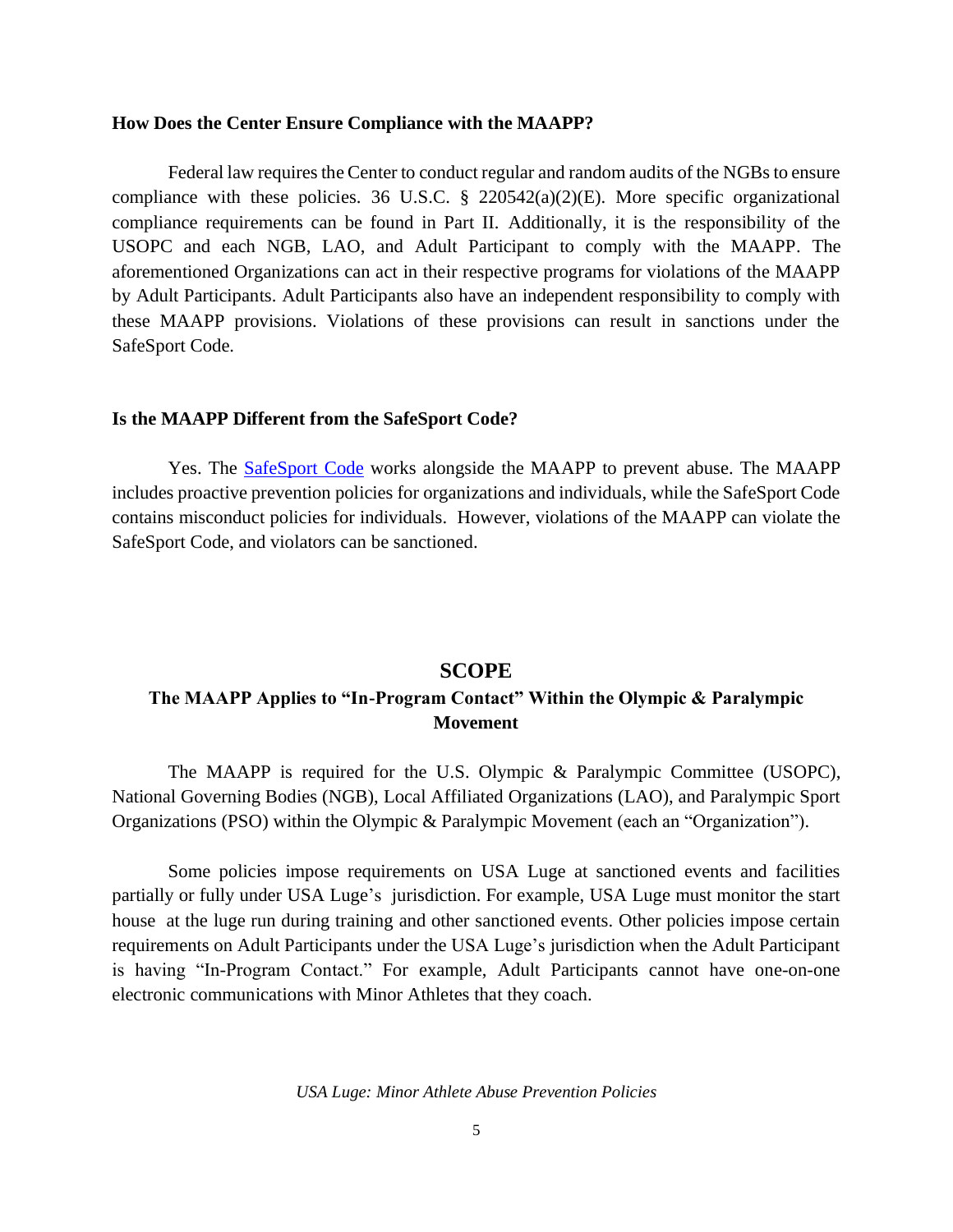#### **Who is a Minor Athlete?**

A **Minor Athlete** is an amateur athlete under 18 years of age who participates in, or participated within the previous 12 months in, an event, program, activity, or competition that is part of, or partially or fully under the jurisdiction of, USA Luge or any Clubs sanctioned by USA Luge.

**Partial or Full Jurisdiction**: Includes any sanctioned event (including all travel and lodging in connection with the event) by USA Luge or any Clubs sanctioned by USA Luge, or any facility that USA Luge or any Clubs sanctioned by USA Luge owns, leases, or rents for practice, training, or competition.

#### **Who is an Adult Participant?**

An **Adult Participant** is any adult (18 years of age or older) who is:

- 1. A member or license holder registered in an Athlete or Official division of USA Luge or any Clubs sanctioned by USA Luge
- 2. An employee or board member of USA Luge or any Clubs sanctioned by USA Luge
- 3. Within the governance or disciplinary jurisdiction of USA Luge or any Clubs sanctioned by USA Luge
- 4. Authorized, approved, or appointed by USA Luge or any Clubs sanctioned by USA Luge to have regular contact with or authority over Minor Athletes.<sup>2</sup>

#### **What is In-Program Contact?**

In-Program Contact includes sanctioned events and facilities, but it also applies more broadly to sport-related interactions. **The MAAPP defines "In-Program Contact" as**:

> *Any contact (including communications, interactions, or activities) between an Adult Participant and any Minor Athlete(s) related to participation in sport.*

Examples of in-program contact include, but are not limited to: competition, practices, camps/clinics, training/instructional sessions, pre/post event meals or outings, team travel, review

<sup>&</sup>lt;sup>2</sup> This may include volunteers, medical staff, trainers, chaperones, monitors, contract personnel, bus/van drivers, officials, adult athletes, staff, board members, and any other individual who meets the Adult Participant definition.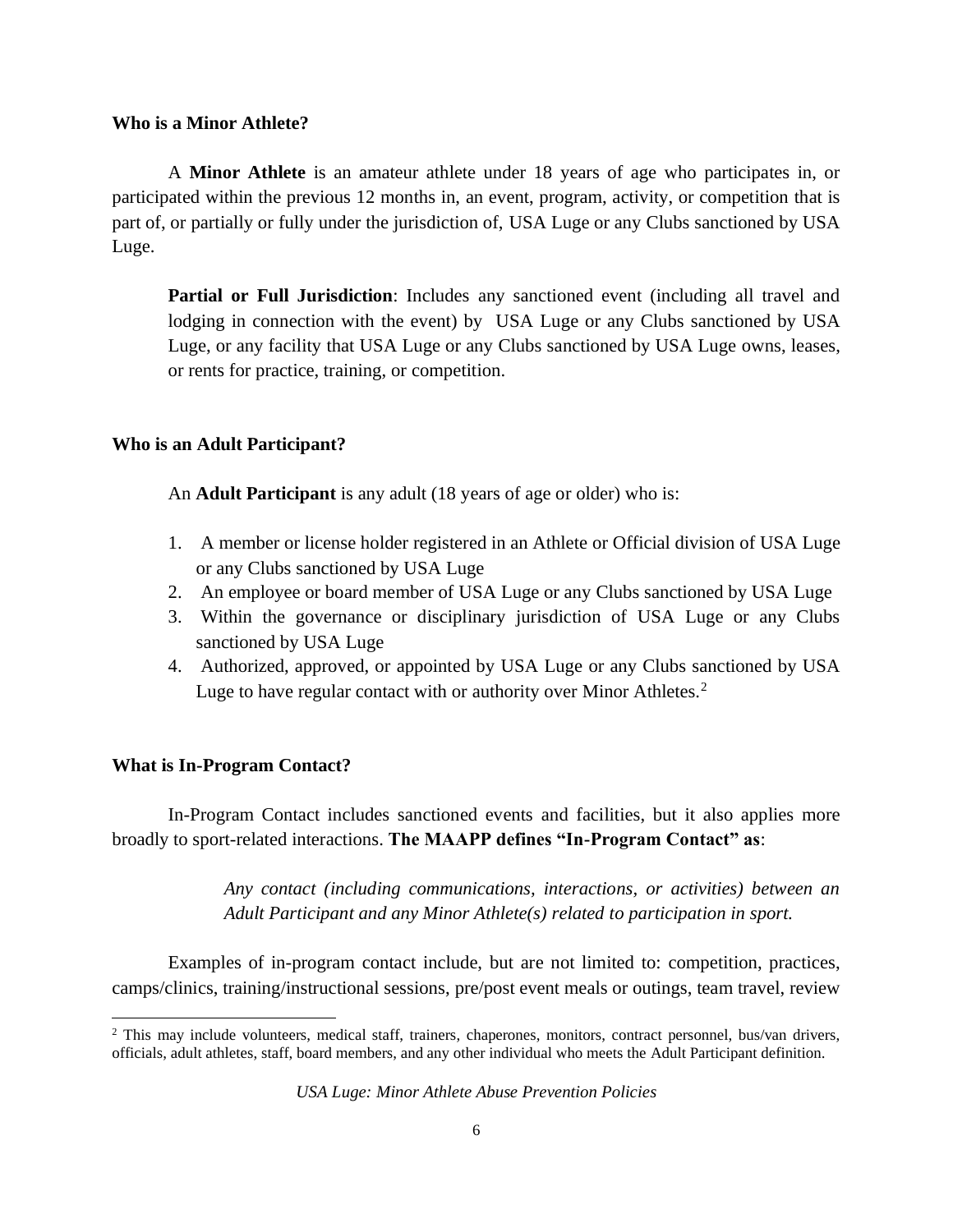of training or event film, team- or sport-related relationship building activities, celebrations, award ceremonies, banquets, team- or sport-related fundraising or community service, sport education, or competition site visits.

#### **Does the MAAPP Have Any Exceptions?**

Yes. The MAAPP was written with certain appropriate exceptions in mind. Exceptions are addressed in each policy and include:

#### 1. A Close-in-Age Exception

This exception applies to certain policies and allows for In-Program Contact between an Adult Participant and a Minor Athlete if:

a. The Adult Participant has no authority over the Minor Athlete; and

# b. The Adult Participant is not more than four years older than the Minor Athlete.

## *Note: This exception is different than the close-in-age exception in the [SafeSport Code](https://uscenterforsafesport.org/response-and-resolution/safesport-code/) pertaining to misconduct.*

2. Exceptions for Adult Participant Personal Care Assistants Working with a Minor Athlete

## 3. Exceptions for Dual Relationships

This exception applies to certain policies when the Adult Participant has a dual role or relationship with a Minor Athlete. The exception requires written consent of the Minor Athlete's parent/guardian at least annually.

Many of the exceptions require parent/guardian consent. The Center recommends parents take training on child abuse prevention before providing consent under these policies. The Center offers a free Parent Course at [www.safesporttrained.org.](http://www.safesporttrained.org/)

## **Am I required to take SafeSport Training?**

Certain Adult Participants within the Olympic & Paralympic Movement who have (i) regular contact with Minor Athletes, (ii) authority over Minor Athletes, or (iii) are employees or board members of the USOPC, NGBs, PSOs, or LAOs, are required to take training. The specific training requirements can be found in Part I.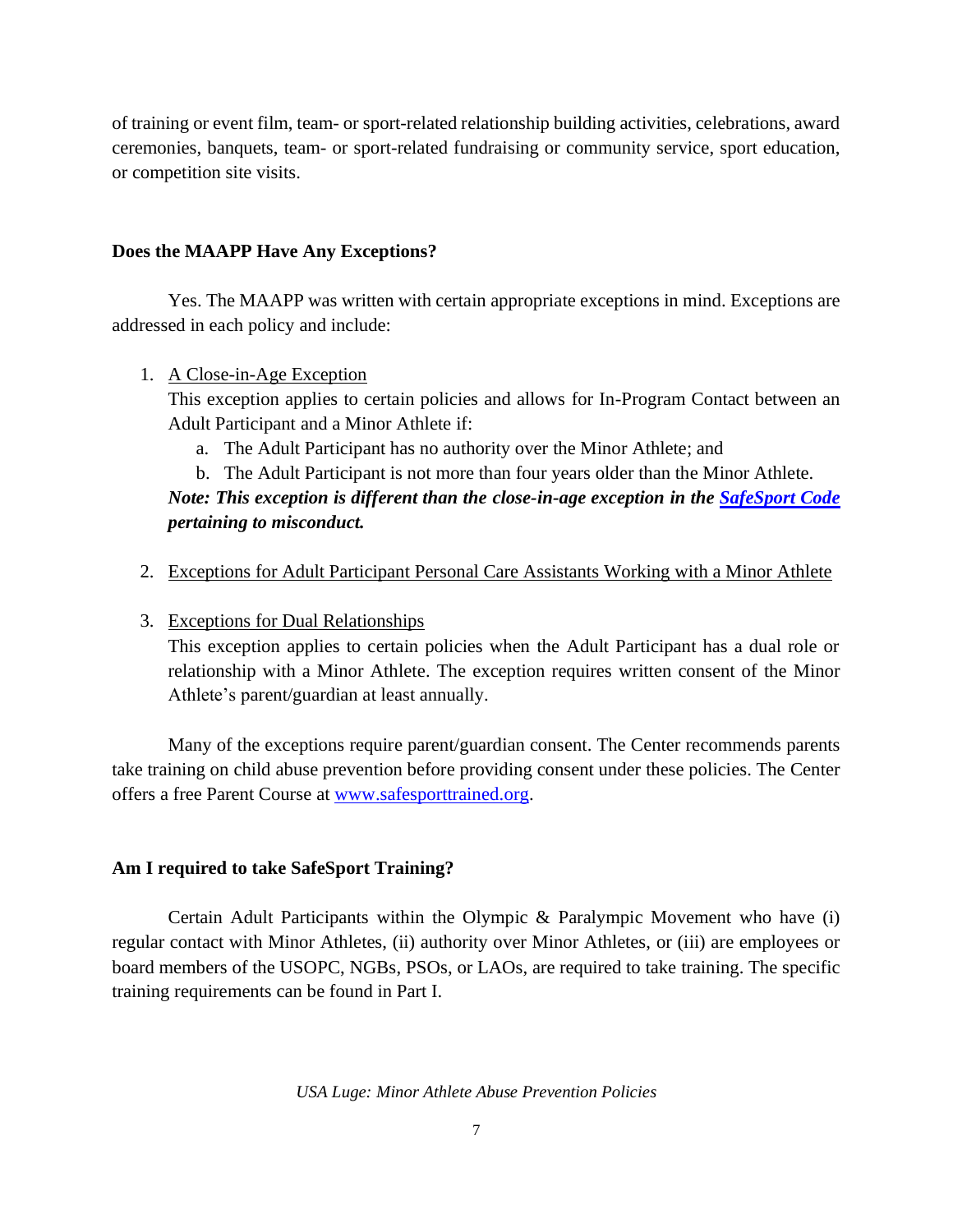# **PART I EDUCATION & TRAINING POLICY**

## **A. Mandatory Child Abuse Prevention Training for Adult Participants**

#### 1. Adult Participants Required to Complete Training

- a. The following Adult Participants must complete the *SafeSport Trained* Core either through the Center's online training or the Center's approved, in-person training:
	- i. Adult Participants who have regular contact with any amateur athlete(s) who is a minor;
	- ii. Adult Participants who have authority over any amateur athlete(s) who is a minor;
	- iii. Adult Participants who are an employee or board member of USA Luge or any Clubs sanctioned by USA Luge.
- b. Adult Participants who are medical providers required to take training under Section (a) can take the Health Professionals Course in lieu of the *SafeSport Trained* Core.

#### 2. Timing of Training

Adult Participants must complete this training:

- a. Before regular contact with an amateur athlete who is a minor begins; **and**
- b. Within the first 30 days of either initial membership or upon beginning a new role subjecting the adult to this policy.
- 3. Refresher Training

The above listed Adult Participants must complete an annual refresher course within 12 months, , beginning the calendar year after completing the *SafeSport Trained* Core. Every four years, Adult Participants will complete the *SafeSport Trained* Core training. Medical providers can take the Health Professionals Course in lieu of the *SafeSport Trained* Core and are required to take the refresher courses on an annual basis if they meet the criteria for  $A(1)$ .

## **B. Minor Athlete Training Must Be Offered**

1. USA Luge or any Clubs sanctioned by USA Luge, on an annual basis, must offer and, subject to parental consent, give training to Minor Athletes on the prevention and reporting of child abuse.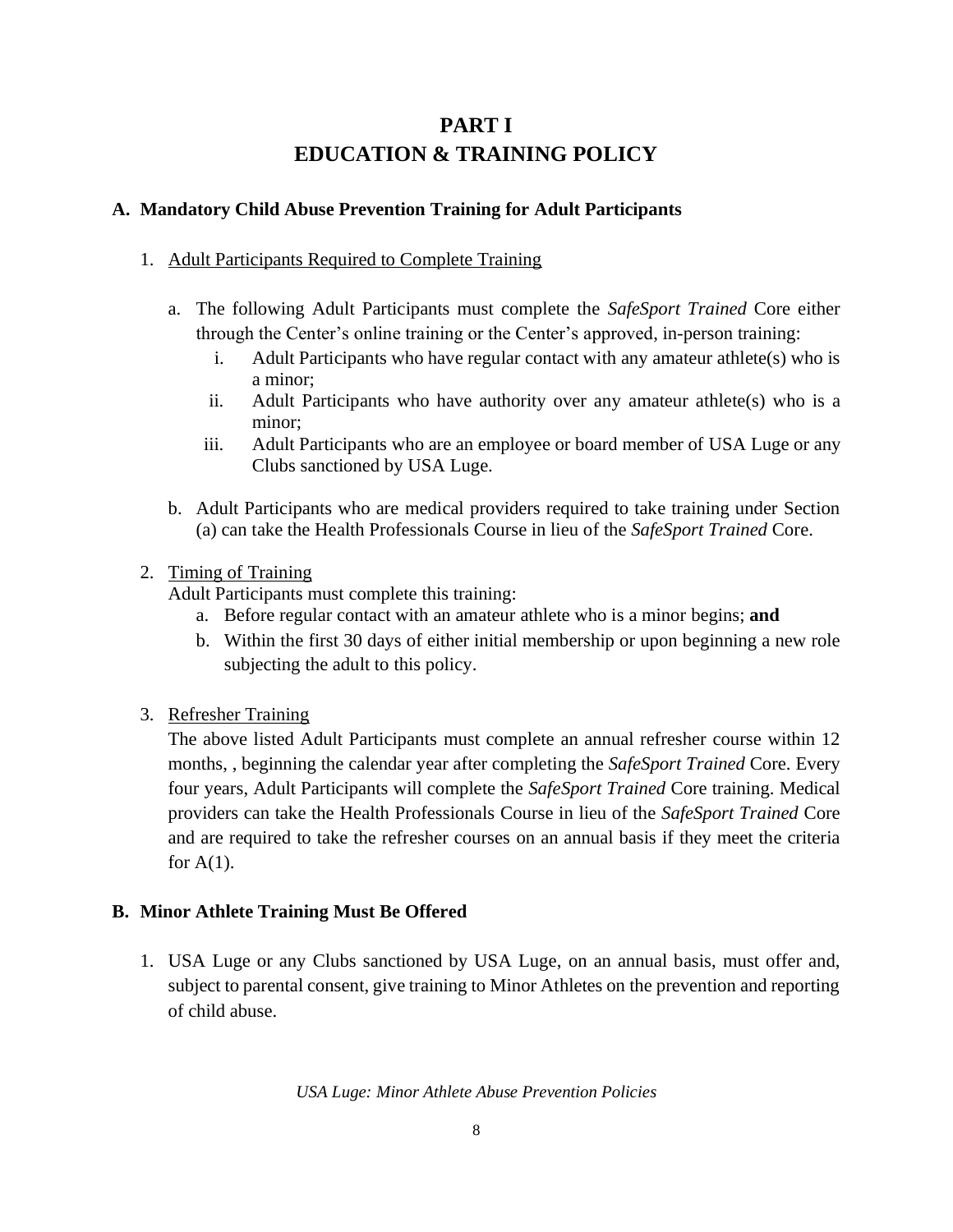2. The Center offers youth courses, located at [www.safesporttrained.org,](http://www.safesporttrained.org/) that meet this requirement.

## **C. Parent Training Must Be Offered**

- 1. USA Luge or any Clubs sanctioned by USA Luge, on an annual basis, must offer training to parents on the prevention and reporting of child abuse.
- 2. The Center offers a parent course, located at [www.safesporttrained.org,](http://www.safesporttrained.org/) that meets this requirement.

## **D. Optional Training**

- 1. Adult Participants serving in a volunteer capacity, who will not have regular contact with or authority over Minor Athletes, should take the Center's brief Volunteer Course (or *SafeSport Trained* Core) before engaging or interacting with any Minor Athlete(s).
- 2. USA Luge or any Clubs sanctioned by USA Luge may provide training *in addition to* the *SafeSport Trained* Core, although they cannot refer to this training as "SafeSport" training. **Training other than the** *SafeSport Trained* **Core or Refresher does not satisfy this policy**.
- 3. Parents of Minor Athletes are provided free online access to the Center's parent course and are encouraged to take the training.

## **E. Exemptions and Accommodations**

- 1. Exemptions from this Education & Training Policy may be made on a case-by-case basis for victims/survivors. Requests may be made directly to the U.S. Center for SafeSport at [exemptions@safesport.org.](mailto:training@safesport.org)
- 2. The Center will work with USA Luge or any Clubs sanctioned by USA Luge on appropriate accommodations for persons with disabilities and individuals with limited English proficiency to satisfy these training requirements. Each NGB, PSO, LAO and the USOPC must provide reasonable accommodations and track any exemptions for individuals with disabilities and individuals with limited English proficiency.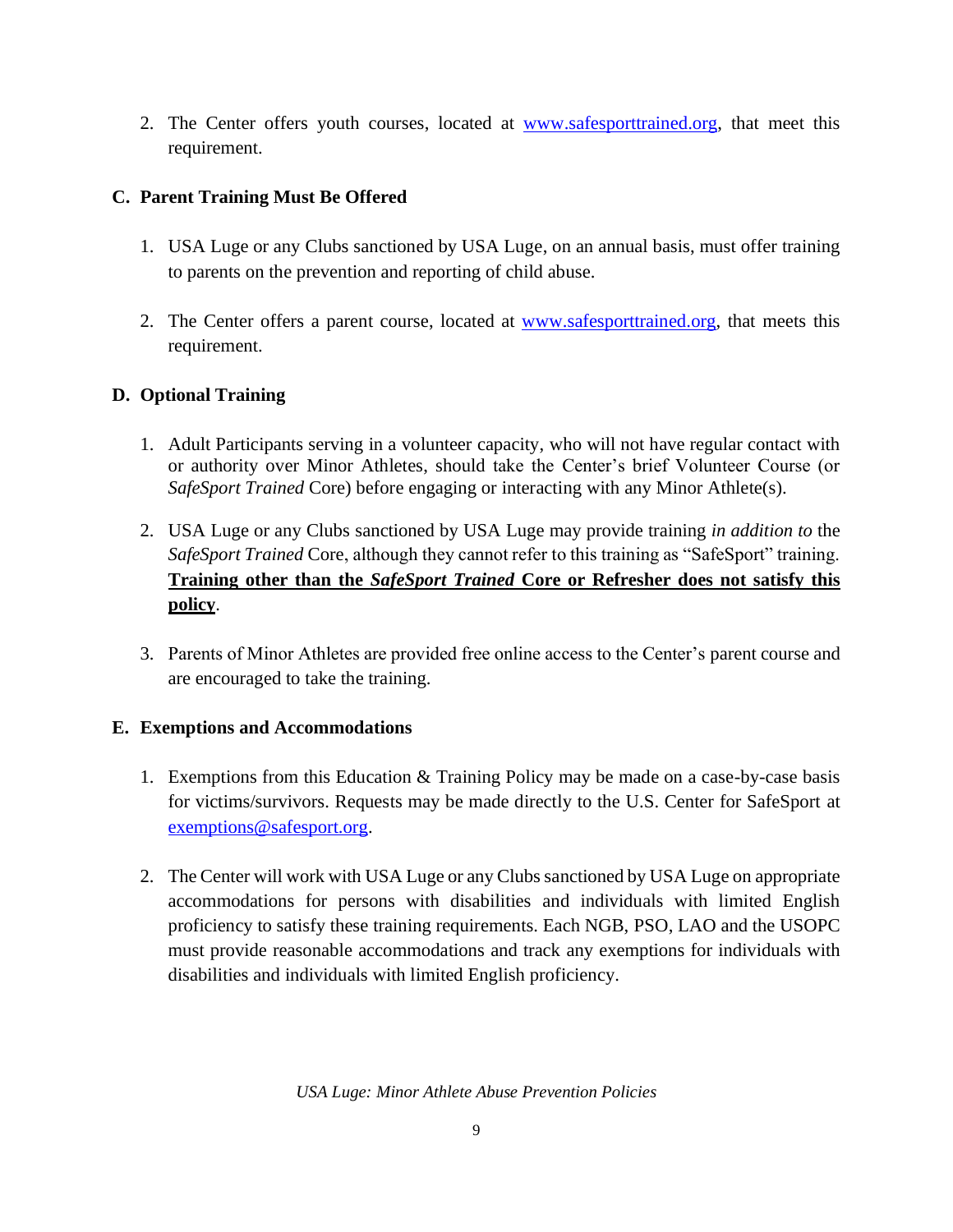## **PART II**

# **ORGANIZATIONAL REQUIREMENTS FOR EDUCATION & TRAINING AND PREVENTION POLICIES**

All NGBs, PSOs, LAOs, and the USOPC (the "Organization") must implement proactive policies designed to prevent abuse. These organizational requirements are described below.

#### **A. Organizational Requirements for Education & Training**

- 1. USA Luge or any Clubs sanctioned by USA Luge must track whether Adult Participants under its jurisdiction complete the required training listed in Part I.
- 2. USA Luge must, on an annual basis, offer and, subject to parental consent, give training to Minor Athletes on the prevention and reporting of child abuse.
	- a. For training to Minor Athletes, USA Luge must track a description of the training and how the training was offered and provided to Minor Athletes.
	- b. USA Luge is not required to track individual course completions of Minor Athletes.
- 3. USA Luge must, on an annual basis, offer training to parents on the prevention and reporting of child abuse.

## **B. Required Prevention Policies and Implementation**

- 1. USA Luge must develop minor athlete abuse prevention policies that contain the mandatory components of the Center's model policies in Part III. These model policies cover:
	- a. One-on-one interactions
	- b. Meetings and training sessions
	- c. Athletic training modalities, massages, and rubdowns
	- d. Locker rooms and changing areas
	- e. Electronic communications
	- f. Transportation
	- g. Lodging
- 2. The policies must be approved by the Center as described in subsection (C) below. The policies may include the recommended components in Part III and the recommended policies in Part IV. Given the uniqueness of each sport, however, some recommended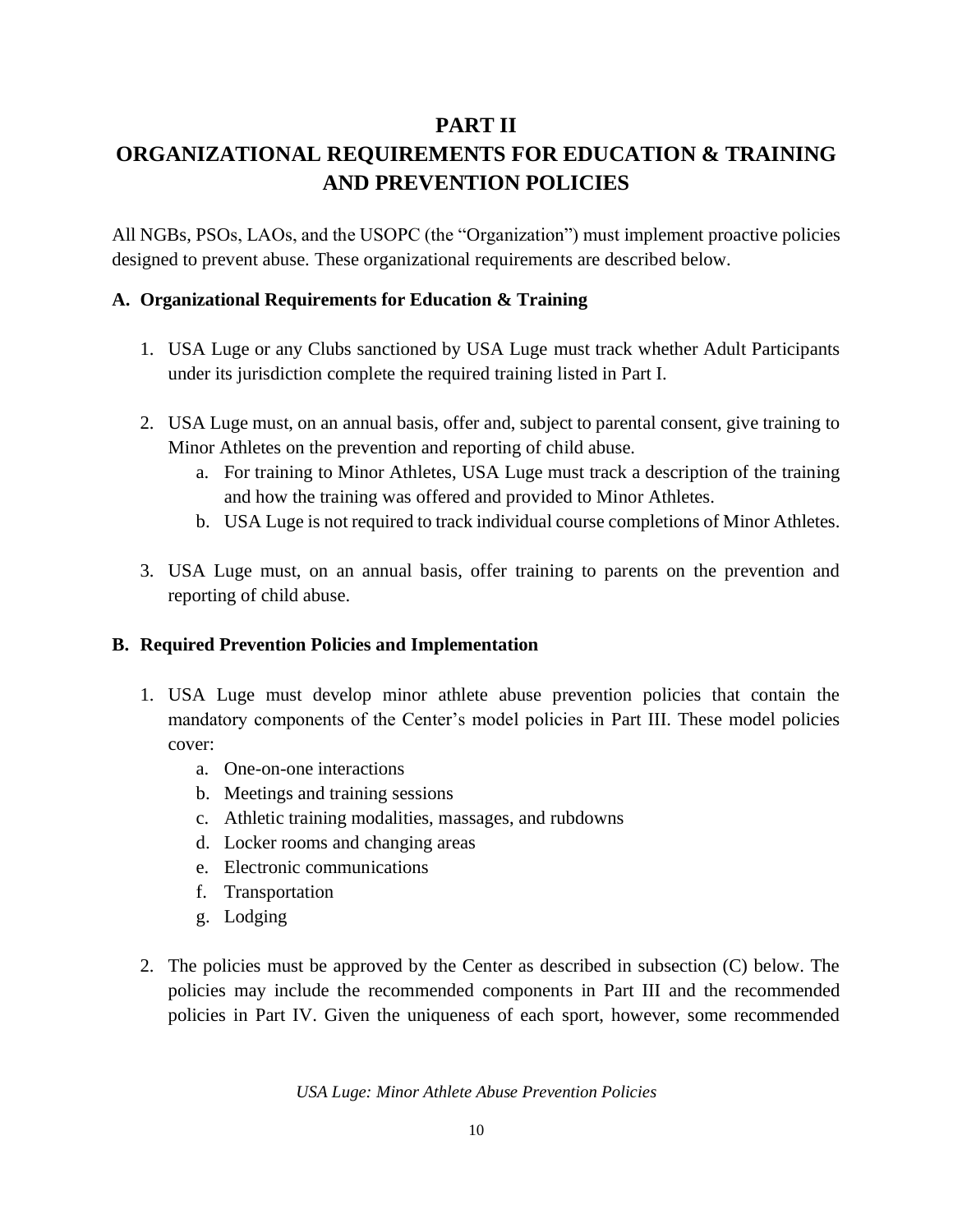components or policies may not be feasible or appropriate. An Organization may choose to implement stricter standards than the model policies.

- 3. USA Luge must also require, , that its LAOs implement these policies within each LAO.
- 4. USA Luge must implement these policies for all In-Program Contact.
	- a. At sanctioned events and facilities partially or fully under its jurisdiction, USA Luge must take steps to ensure the policies are implemented and followed.
	- b. For In-Program Contact that occurs outside USA Luge's sanctioned events or facilities, implementing these policies means:
		- i. Communicating the policies to individuals under its jurisdiction;
		- ii. Establishing a reporting mechanism for violations of the policies;
		- iii. Investigating and enforcing violations of the policies.
- 5. USA Luge must have a reporting mechanism to accept reports that an Adult Participant is violating USA Luge's MAAPP. USA Luge must appropriately investigate and resolve any reports received, unless the violation is reported to the Center and it exercises jurisdiction over the report. This requirement is in addition to requirements to report abuse under the SafeSport Code.

## **C. Policy Approval and Submission Process**

- 1. USA Luge may adopt the MAAPP as-is or adapt it to fit their needs. Regardless, each Organization must submit their policies to the Center at [compliance@safesport.org](mailto:compliance@safesport.org) for review and approval by January 31, 2021. The Center will approve, approve with modifications, or deny the policies. If the Center denies the proposed policy, the mandatory components of Part III become the default policy until the Center approves the policy.
- 2. USA Luge must require their LAOs to incorporate the mandatory components of Part III. NGBs may require that their LAOs implement the NGB's policies, which may be more stringent than the policies in Part III.
- 3. USA Luge may, in its discretion, require its National Member Organizations (NMO) to implement these policies.
	- An NGB that chooses to require its NMOs to implement the Education & Training Policy must obtain advanced, written approval from the Center to expand the training access to additional persons. Requests must be submitted to [ngbservices@safesport.org.](mailto:ngbservices@safesport.org)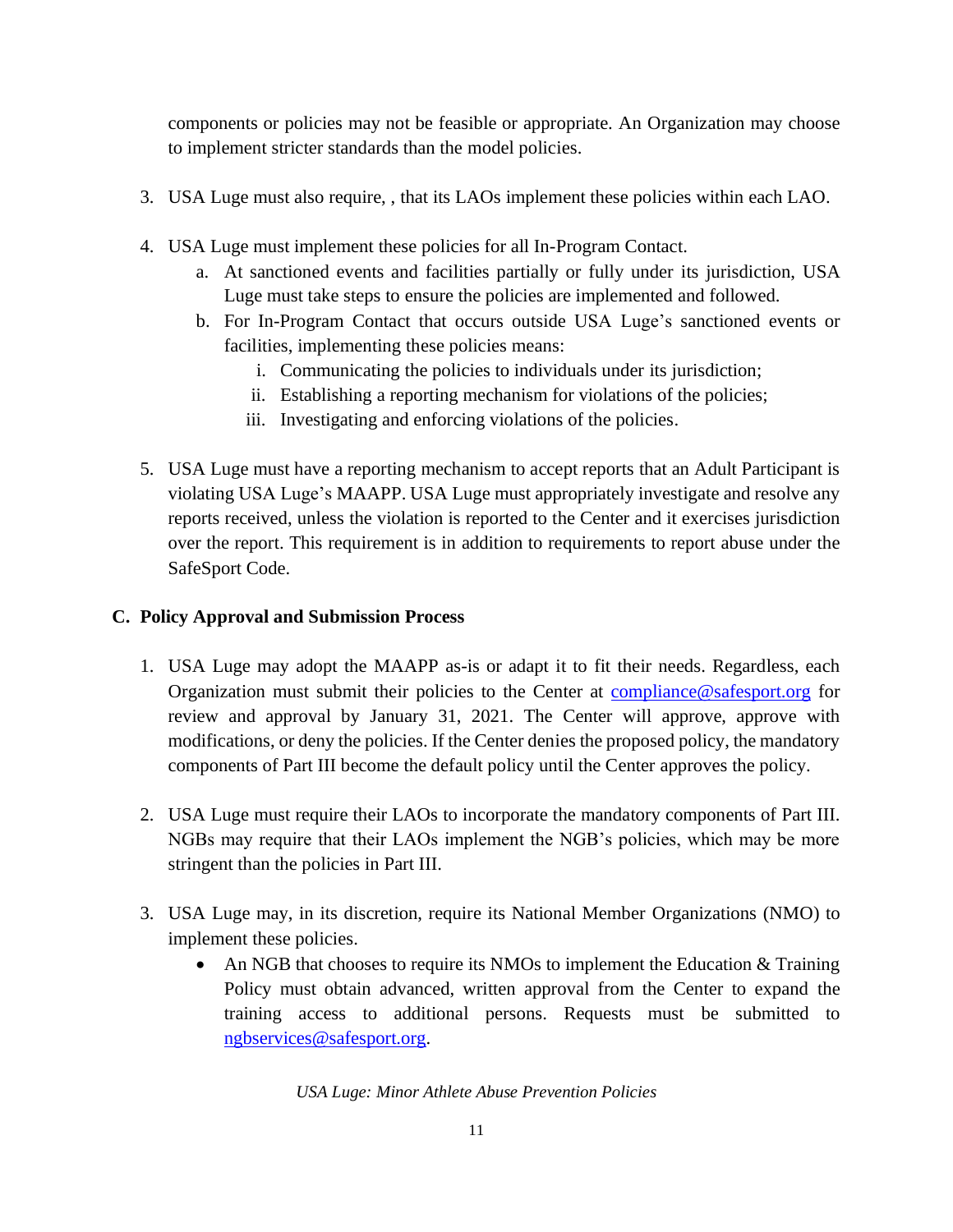4. The mandatory components of Part III will serve as the default policy for any organization that fails to develop its own policy as required by this section.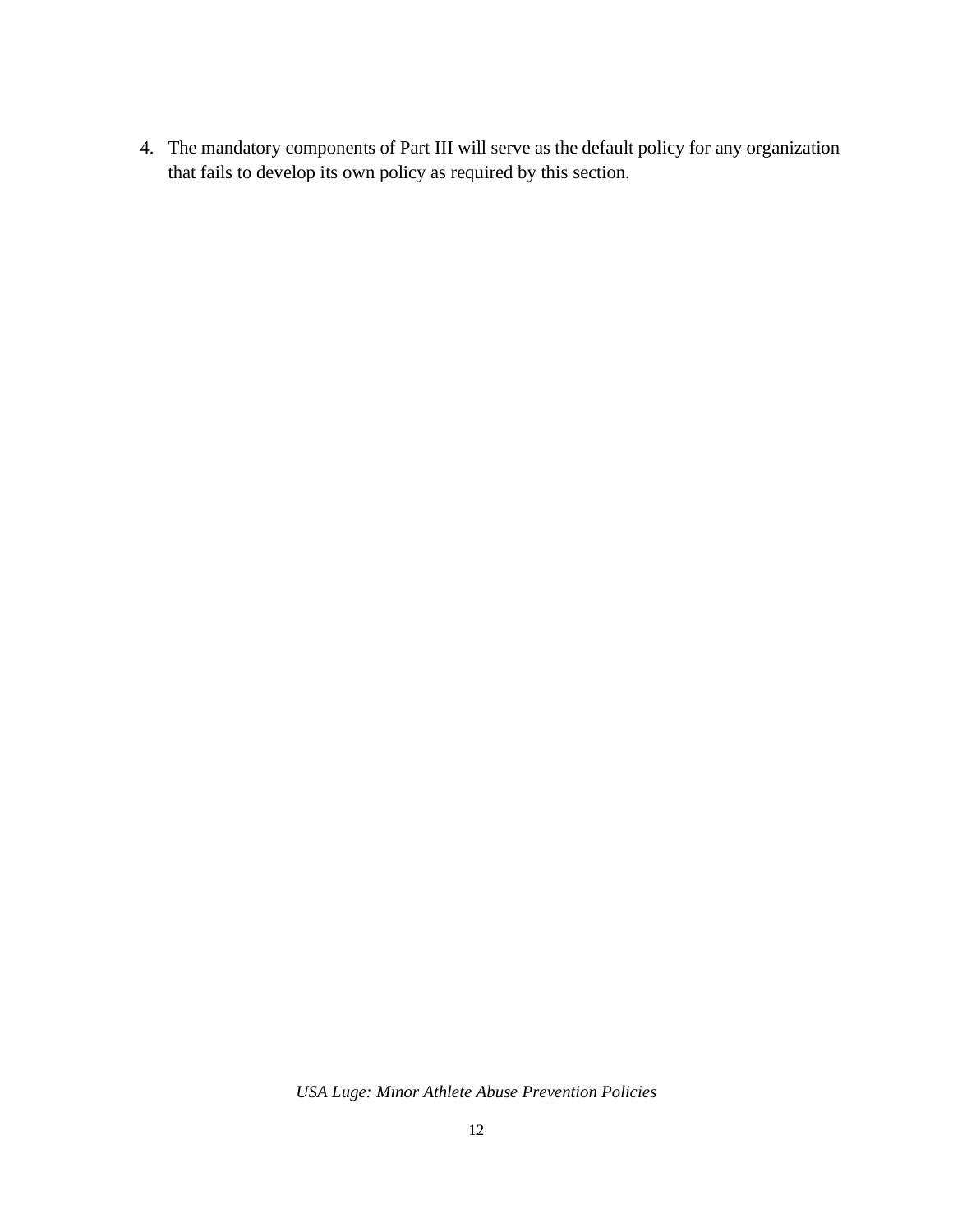## **PART III**

## **REQUIRED POLICIES FOR ONE-ON-ONE INTERACTIONS**

The U.S. Center for SafeSport recognizes that youth-adult relationships can be healthy and valuable for development. Policies on one-on-one interactions protect children while allowing for these beneficial relationships. As child sexual abuse is often perpetrated in isolated, one-on-one situations, it is critical that organizations limit such interactions between youth and adults and implement programs that reduce the risk of sexual abuse.

#### **MODEL POLICY: ONE-ON-ONE INTERACTIONS**

#### **A. Mandatory Components**

- 1. Observable and Interruptible
	- a. All one-on-one In-Program Contact between an Adult Participant and a Minor Athlete must be observable and interruptible, except in emergency circumstances.
	- b. The exceptions below may apply to specific policies, and if the exceptions apply, they are listed in the policy. These exceptions also apply to all one-on-one In-Program Contact not specifically addressed in other policies:
		- i. When a Dual Relationship exists; or
		- ii. When the Close-in-Age Exception applies; or
		- iii. If a Minor Athlete needs a Personal Care Assistant, and:
			- (1) the Minor Athlete's parent/guardian has provided written consent to the USA Luge or Member Club for the Adult Participant Personal Care Assistant to work with the Minor Athlete; and
			- (2) the Adult Participant Personal Care Assistant has complied with the Education & Training Policy; and
			- (3) the Adult Participant Personal Care Assistant has complied with the USA Luge's screening policy; or any other screening requests.
		- iv. In other circumstances specifically addressed in this policy that allow for certain one-on-one interactions if USA Luge or Member Club receives parent/ guardian consent.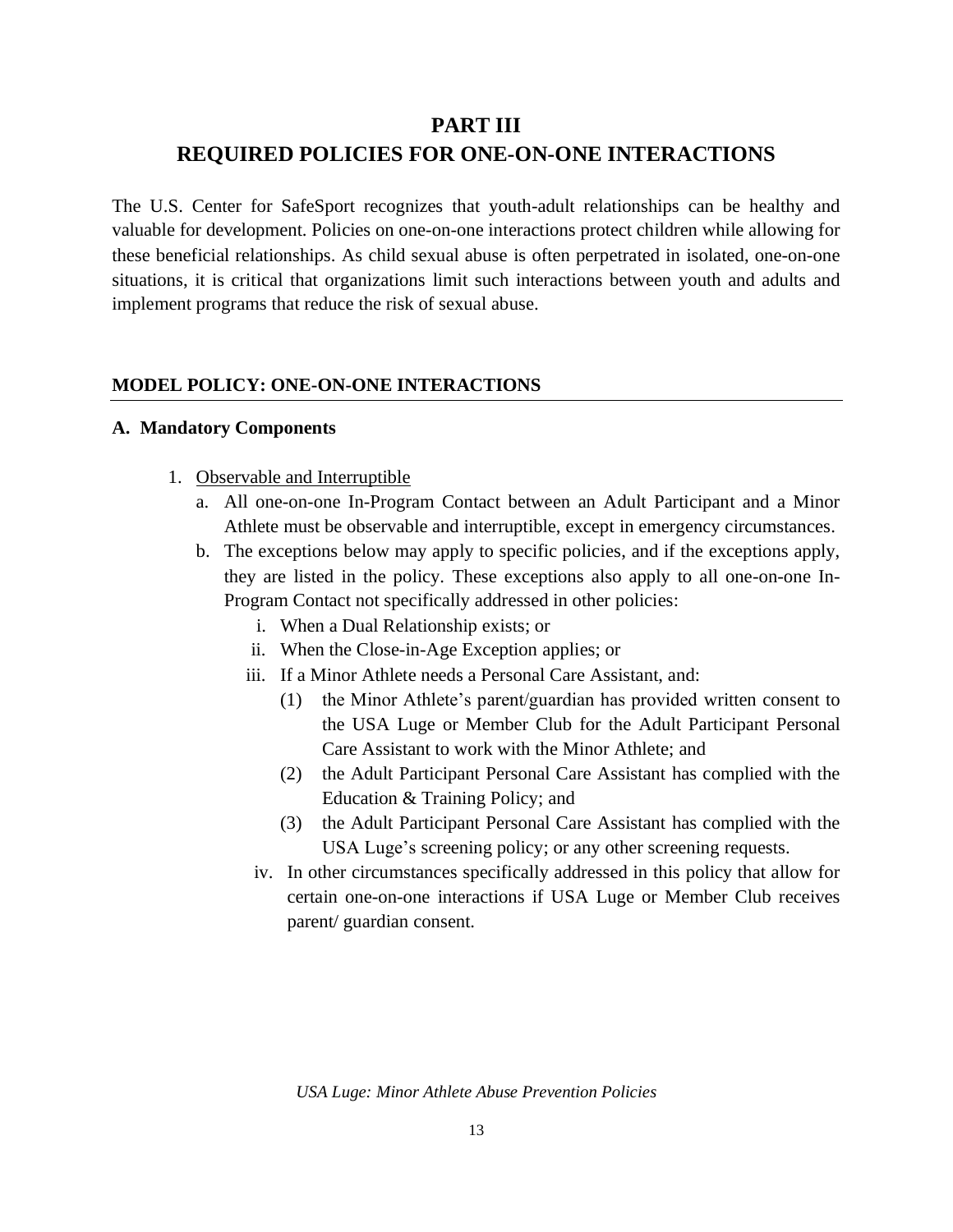#### **MODEL POLICY: MEETINGS AND TRAINING SESSIONS**

#### **A. Mandatory Components**

1. Observable and Interruptible

Adult Participants must follow the one-on-one interaction policy in all meetings and training sessions where Minor Athlete(s) are present.

- 2. Individual Training Sessions
	- a. One-on-one, In-Program, individual training sessions must be observable and interruptible except if:
		- i. A Dual Relationship exists; or
		- ii. The Close-in-Age Exception applies; or
		- iii. A Minor Athlete needs a Personal Care Assistant, and:
			- (1) the Minor Athlete's parent/guardian has provided written consent to USA Luge or Member Club for the Adult Participant Personal Care Assistant to work with the Minor Athlete; and
			- (2) the Adult Participant Personal Care Assistant has complied with the Education & Training Policy; and
			- (3) the Adult Participant Personal Care Assistant has complied with the USA Luge's screening policy.
	- b. The Adult Participant providing the individual training session must receive advance, written consent from the Minor Athlete's parent/guardian at least annually, which can be withdrawn at any time; and
	- c. Parents/guardians must be allowed to observe the individual training session.
- 3. Meetings with licensed mental health care professionals and health care providers (other than athletic trainers<sup>3</sup>)

If a licensed mental health care professional or licensed health care provider meets oneon-one with a Minor Athlete at a sanctioned event or a facility, which is partially or fully under USA Luge's or Member Club's jurisdiction, the meeting must be observable and interruptible except:

- a. If the door remains unlocked; and
- b. Another adult is present at the facility and notified that a meeting is occurring, although the Minor Athlete's identity needs not be disclosed; and

<sup>&</sup>lt;sup>3</sup> Athletic trainers who are covered under these policies must follow the "Athletic Training Modalities, Massages, and Rubdowns" policy.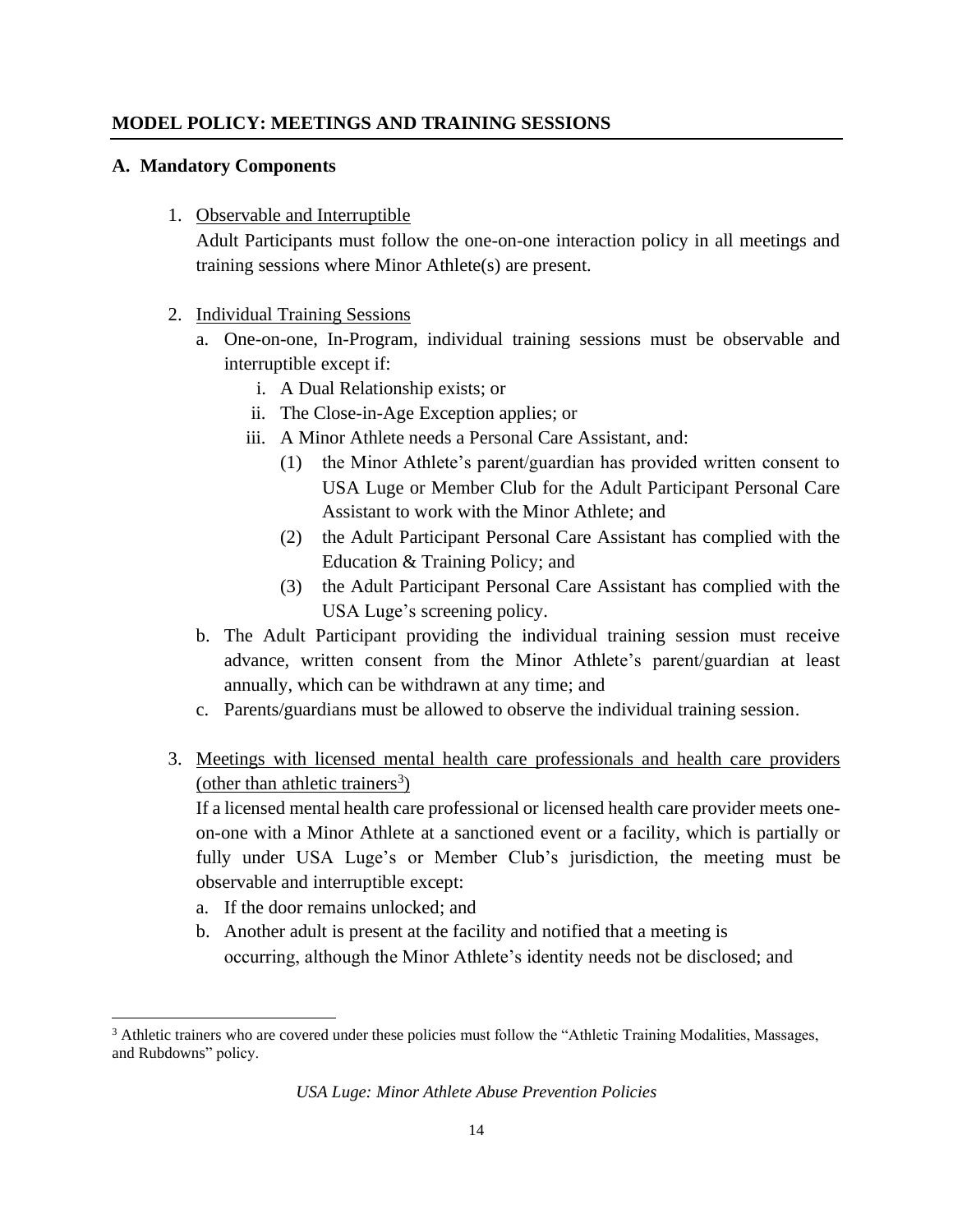- c. USA Luge or Member Club is notified that the provider will be meeting with a Minor Athlete; and
- d. The provider obtains consent consistent with applicable laws and ethical standards, which can be withdrawn at any time.

#### **B. Recommended Components**

1. Monitoring

If a permitted meeting or training session takes place between an Adult Participant(s) and a Minor Athlete(s) at a facility partially or fully under USA Luge's jurisdiction, another Adult Participant will monitor each meeting or training session. Monitoring includes reviewing the parent/guardian consent form, knowing that the meeting or training session is occurring, knowing the approximate planned duration of the meeting or training session, and dropping in on the meeting or training session.

2. Parent Training

Parents/guardians receive the U.S. Center for SafeSport's education and training on child abuse prevention before providing consent for their Minor Athlete to have a meeting or training session with an Adult Participant subject to these policies.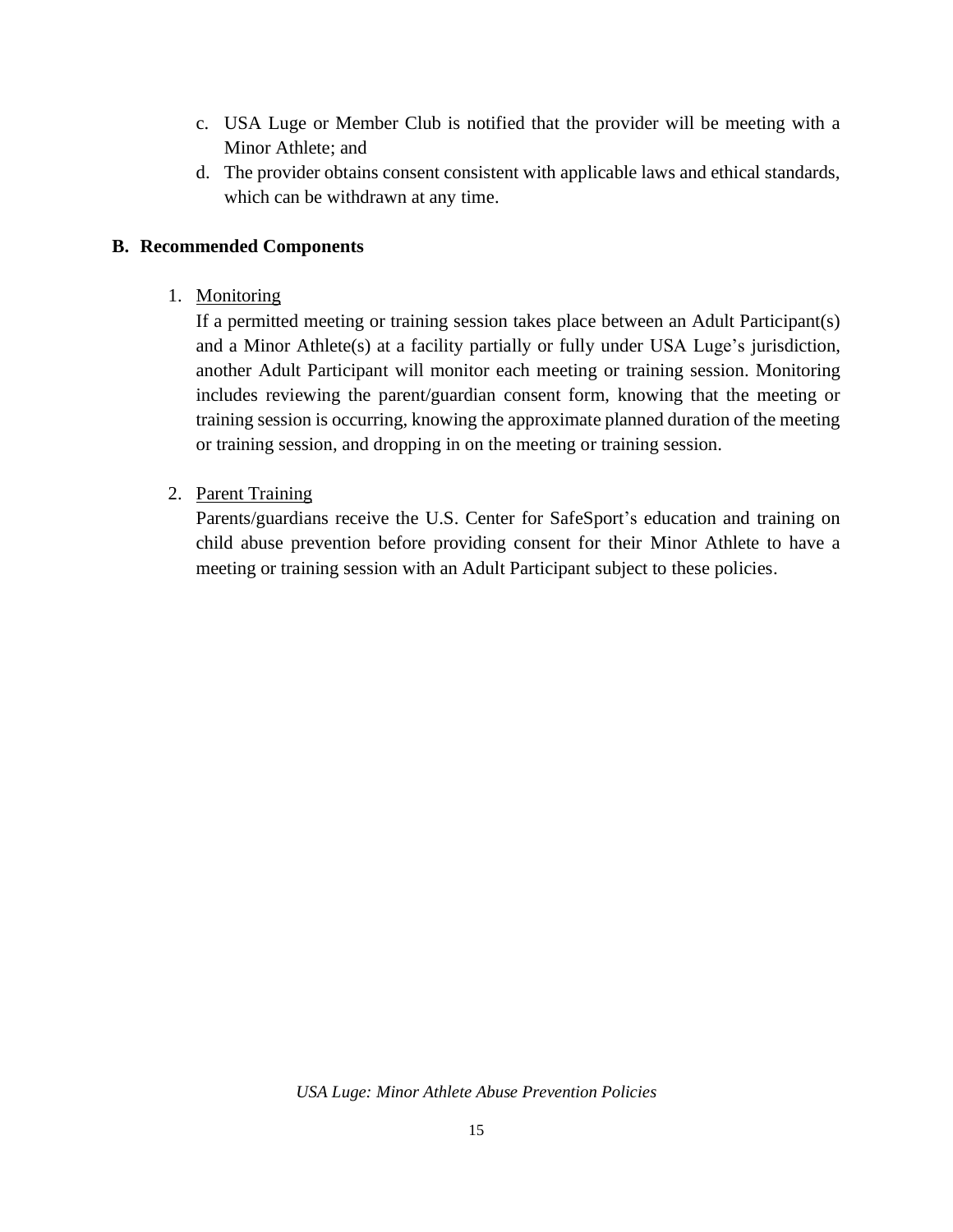# **MODEL POLICY: ATHLETIC TRAINING MODALITIES, MASSAGES, AND RUBDOWNS**

## **A. Mandatory Components**

1. Athletic training modality, massage, or rubdown

All In-Program athletic training modalities, massages, or rubdowns of a Minor Athlete must:

- a. Be observable and interruptible; and
- b. Have another Adult Participant physically present for the athletic training modality, massage, or rubdown; and
- c. Have documented consent as explained in subsection (2) below; and
- d. Be performed with the Minor Athlete fully or partially clothed, ensuring that the breasts, buttocks, groin, or genitals are always covered; and
- e. Allow parents/guardians in the room as an observer, except for competition or training venues that limit credentialing.
- 2. Consent
	- a. Providers of athletic training modalities, massages, and rubdowns or USA Luge or Member Club staff or volunteers, when applicable, must obtain consent at least annually from Minor Athletes' parents/guardians before providing any athletic training modalities, massages, or rubdowns.
	- b. Minor Athletes or their parents/guardians can withdraw consent at any time.

## **B. Recommended components**

1. Parent Training

 Parents/guardians receive the U.S. Center for SafeSport education and training on child abuse prevention before providing consent for their Minor Athlete to receive an athletic training modality, massage, or rubdown.

- 2. The provider should narrate the steps in the massage, rubdown, or athletic training modality before taking them, seeking assent of the Minor Athlete throughout the process.
- 3. When possible, techniques should be used to reduce physical touch of Minor Athletes.
- 4. Only licensed providers should administer a massage, rubdown, or athletic training modality.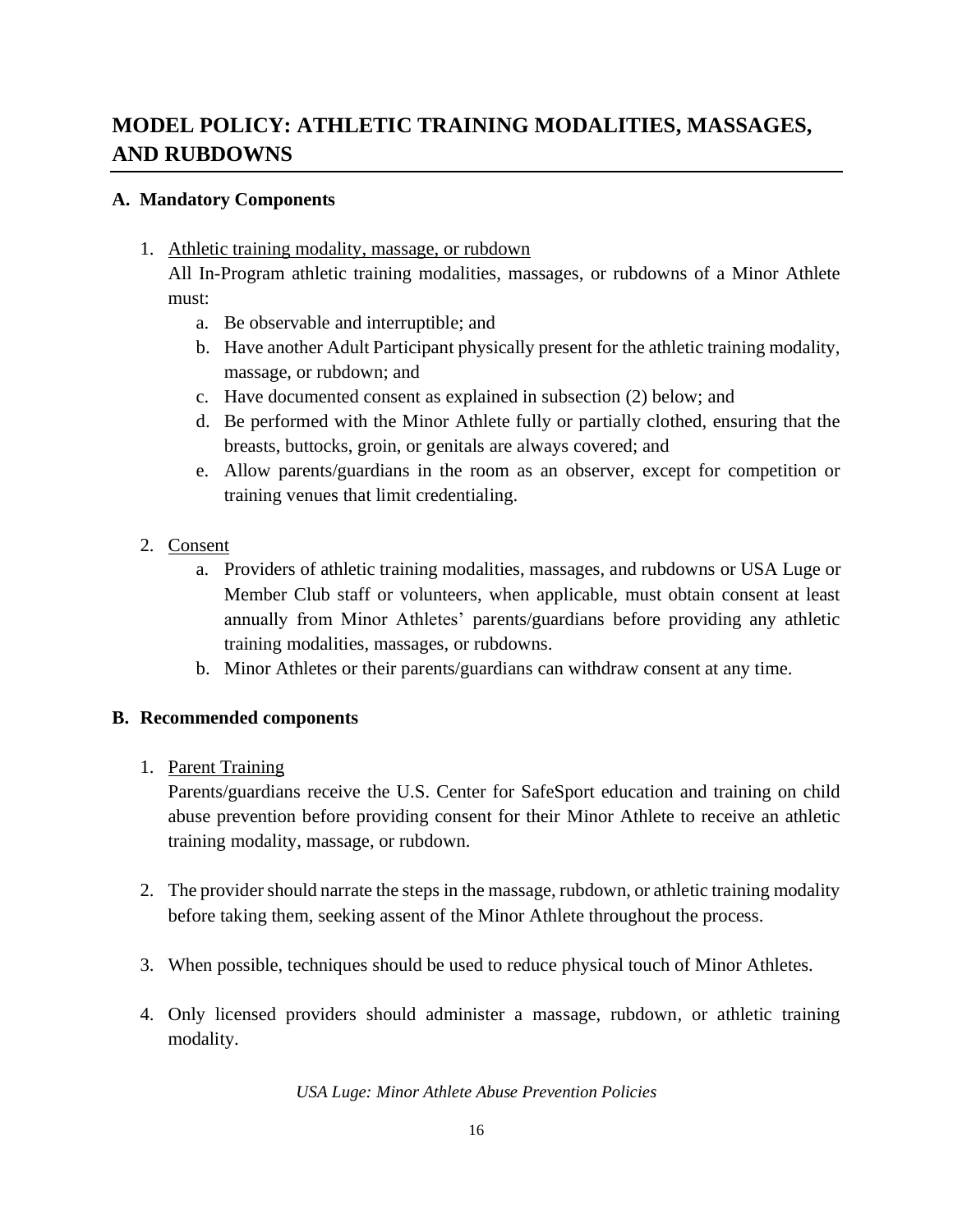5. Coaches, regardless of whether they are licensed massage therapists, should not massage Minor Athletes.

# **MODEL POLICY: LOCKER ROOMS AND CHANGING AREAS**

#### **A. Mandatory Components**

1. Observable and Interruptible

Adult Participants must ensure that all In-Program Contact with Minor Athlete(s) in locker rooms, changing area, or similar space (start house) where Minor Athlete(s) are present is observable and interruptible, except if:

- a. A Dual Relationship exists; or
- b. The Close-in-Age Exception applies; or
- c. A Minor Athlete needs a Personal Care Assistant and:
	- i. the Minor Athlete's parent/guardian has provided written consent to USA Luge or Member Clubs for the Adult Participant Personal Care Assistant to work with the Minor Athlete; and
	- ii. the Adult Participant Personal Care Assistant has complied with the Education & Training Policy; and
	- iii. the Adult Participant Personal Care Assistant has complied with USA Luge's screening policy.
- 2. Conduct in Locker Rooms, Changing Areas, and Similar Spaces (start house)
	- a. No Adult Participant or Minor Athlete can use the photographic or recording capabilities of any device in locker rooms, changing areas, or any other area designated as a place for changing clothes or undressing.
	- b. Adult Participants must not change clothes or behave in a manner that intentionally or recklessly exposes their breasts, buttocks, groins, or genitals to a Minor Athlete.
	- c. Adult Participants must not shower with Minor Athletes unless:
		- i. The Adult Participant meets the Close-in-Age Exception; or
		- ii. The shower is part of a pre- or post-activity rinse while wearing swimwear.
	- d. Parents/guardians may request in writing that their Minor Athlete(s) not change or shower with Adult Participant(s) during In-Program Contact. USA Luge, Member Clubs, and the Adult Participant(s) must abide by this request.
- 3. Media and Championship Celebrations in Locker Rooms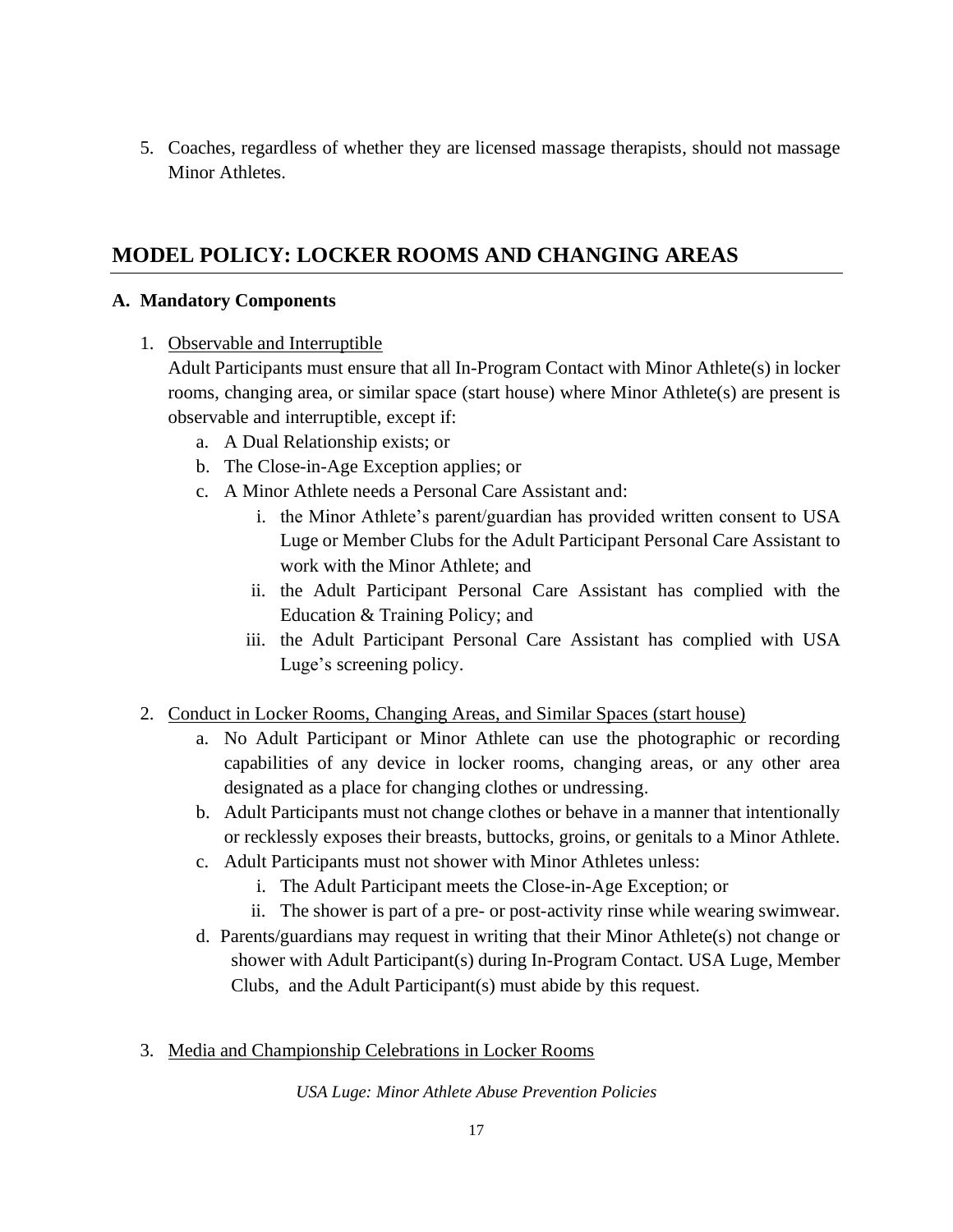USA Luge or Member Clubs may permit recording or photography in locker rooms for the purpose of highlighting a sport or athletic accomplishment if:

- i. Parent/legal guardian consent has been obtained; and
- ii. USA Luge or Member Club approves the specific instance of recording or photography; and
- iii. Two or more Adult Participants are present; and
- iv. Everyone is fully clothed.

## 4. Personal Care Assistants

 Adult Participant Personal Care Assistants are permitted to be with and assist Minor Athlete(s) in locker rooms, changing areas, and similar spaces where other Minor Athletes are present, if they meet the requirements in subsection  $(1)(a)(iii)$  above.

## 5. Availability and Monitoring of Locker Rooms, Changing Areas, and Similar Spaces

- a. USA Luge and Member Clubs must provide a private or semi-private place for Minor Athletes that need to change clothes or undress at sanctioned events or facilities partially or fully under USA Luge's jurisdiction.
- b. USA Luge and Member Clubs must monitor the use of locker rooms, changing areas, and similar spaces to ensure compliance with these policies at sanctioned events or facilities partially or fully under the USA Luge's jurisdiction.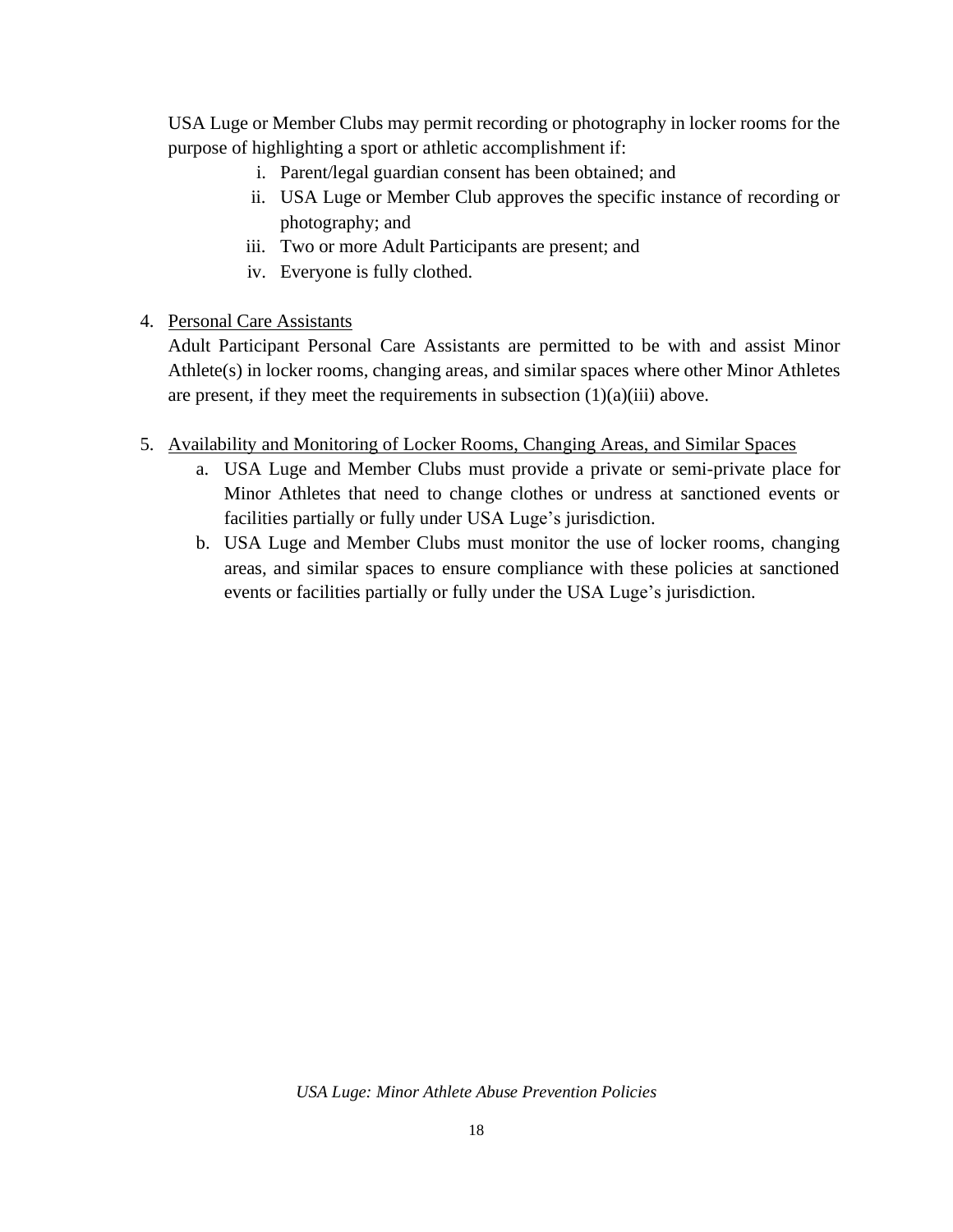# **MODEL POLICY: ELECTRONIC COMMUNICATIONS<sup>4</sup>**

## **A. Mandatory Components**

## 1. Open and Transparent

- a. All one-on-one electronic communications between an Adult Participant and a Minor Athlete must be Open and Transparent except:
	- i. When a Dual Relationship exists; or
	- ii. When the Close-in-Age Exception applies; or
	- iii. If a Minor Athlete needs a Personal Care Assistant and:
		- (1) the Minor Athlete's parent/guardian has provided written consent to USA Luge or Member Clubs for the Adult Participant Personal Care Assistant to work with the Minor Athlete; and
		- (2) the Adult Participant Personal Care Assistant has complied with the Education & Training Policy; and
		- (3) the Adult Participant Personal Care Assistant has complied with USA Luge's screening policy.
- b. Open and Transparent means that the Adult Participant copies or includes the Minor Athlete's parent/guardian, another adult family member of the Minor Athlete, or another Adult Participant.
	- If a Minor Athlete communicates with the Adult Participant first, the Adult Participant must follow this policy if the Adult Participant responds.
- c. Only platforms that allow for Open and Transparent communication may be used to communicate with Minor Athletes.

## 2. Team Communication

 When an Adult Participant communicates electronically to the entire team or any number of Minor Athletes on the team, the Adult Participant must copy or include another Adult Participant or the Minor Athletes' parents/guardians.

3. Content

All electronic communication originating from an Adult Participant(s) to a Minor Athlete(s) must be professional in nature unless an exception in (1)(a) exists.

4. Requests to discontinue

<sup>4</sup> Electronic communications include, but are not limited to: phone calls, videoconferencing, video coaching, texting, and social media.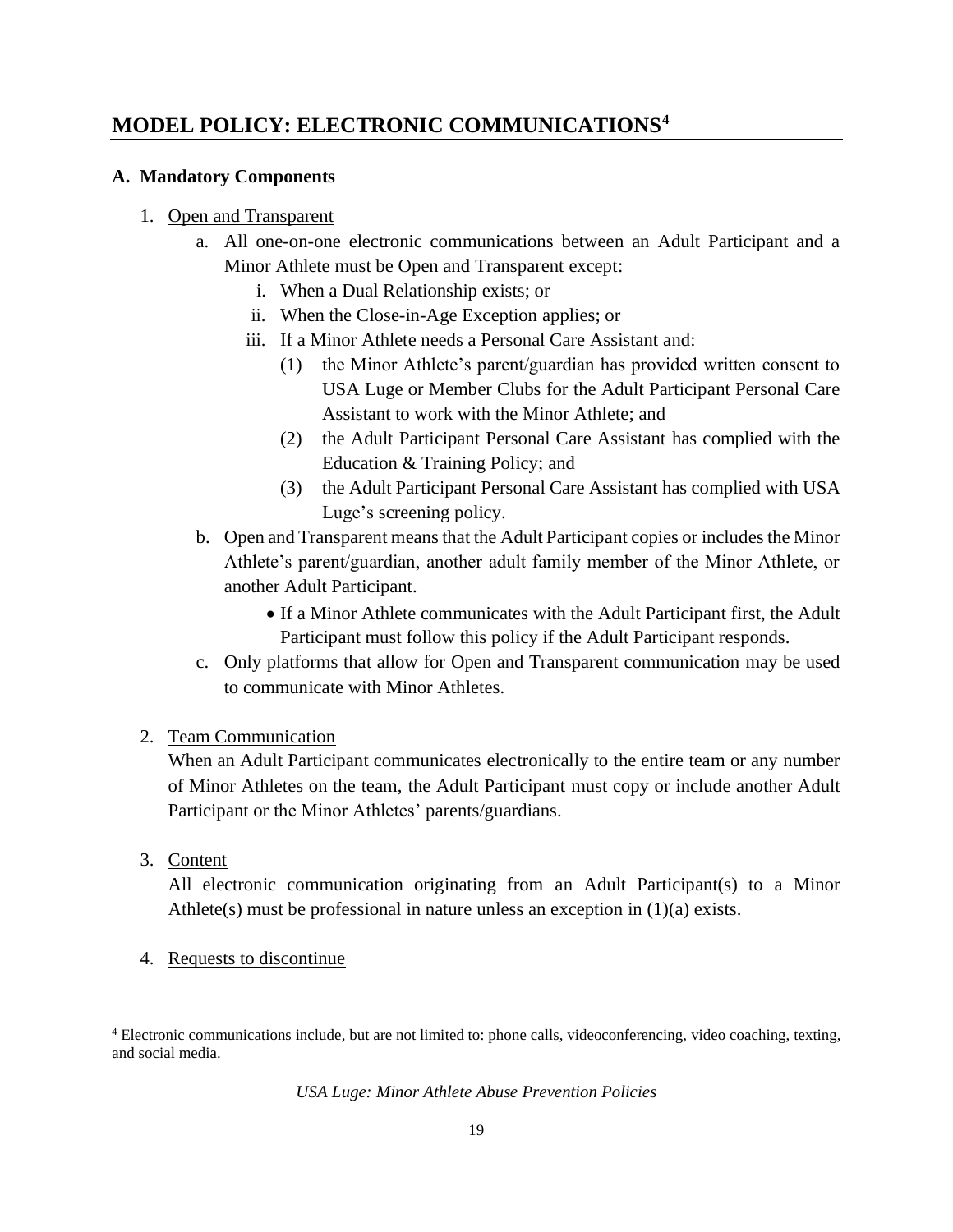Parents/guardians may request in writing that the Organization or an Adult Participant subject to this policy not contact their Minor Athlete through any form of electronic communication. USA Luge, Member Clubs, and the Adult Participant must abide by any request to discontinue, absent emergency circumstances.

#### **B. Recommended components**

#### 1. Hours

Electronic communications should generally be sent only between the hours of 8:00 a.m. and 8:00 p.m. local time for the location of the Minor Athlete.

#### 2. Social Media Connections

Adult Participants, except those with a Dual Relationship or who meet the Close-in-Age Exception, are not permitted to maintain private social media connections with Minor Athletes.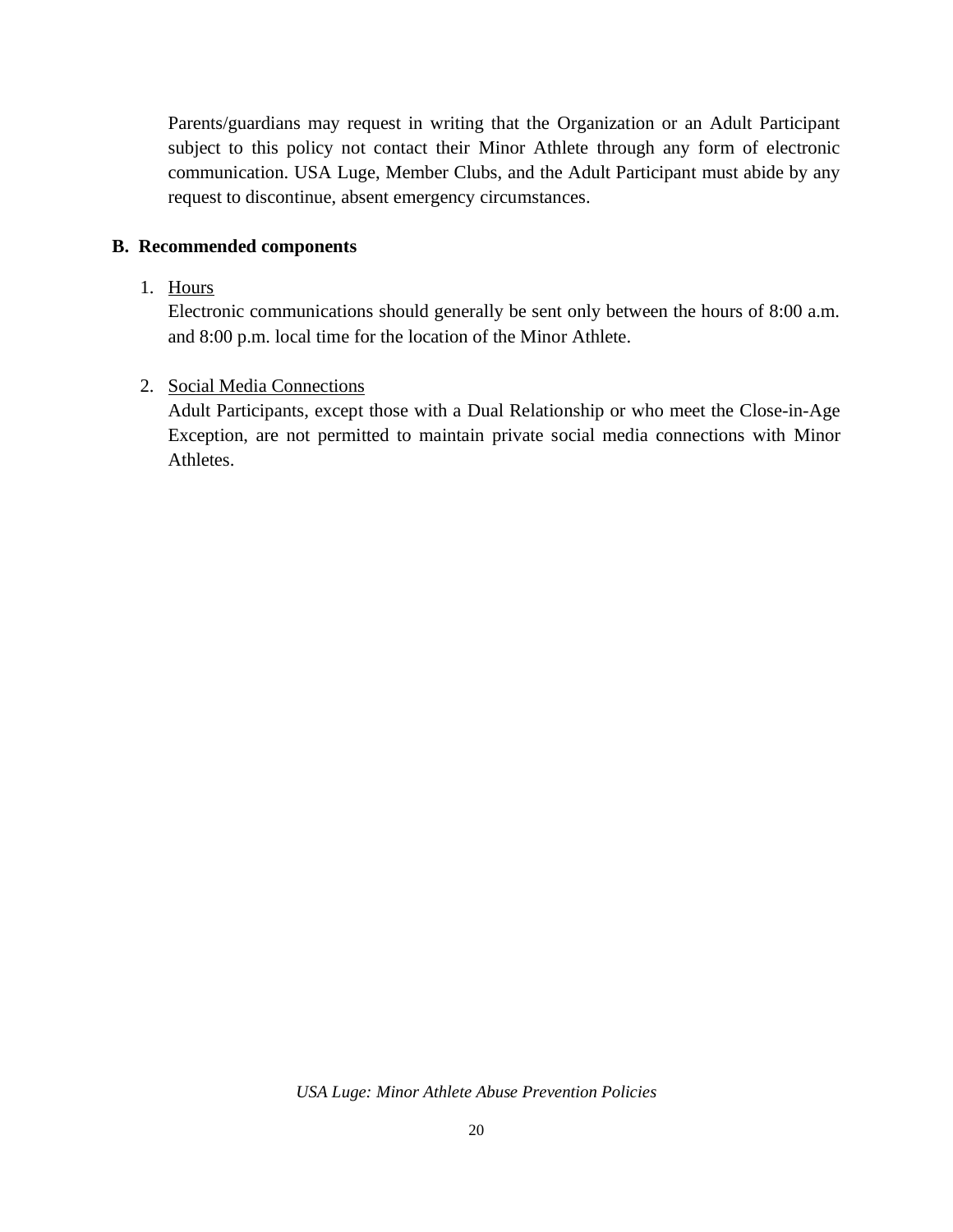# **MODEL POLICY: TRANSPORTATION**

## **A. Mandatory Components**

- 1. Transportation
	- a. An Adult Participant cannot transport a Minor Athlete one-on-one during In-Program travel, except if:
		- i. A Dual Relationship exists; or
		- ii. The Close-in-Age Exception applies; or
		- iii. A Minor Athlete needs a Personal Care Assistant and:
			- (1) the Minor Athlete's parent/guardian has provided written consent to USA Luge or Member Club for the Adult Participant Personal Care Assistant to work with the Minor Athlete; and
			- (2) the Adult Participant Personal Care Assistant has complied with the Education & Training Policy; and
			- (3) the Adult Participant Personal Care Assistance has complied with USA Luge's screening policy; or
		- iv. The Adult Participant has advance, written consent to transport the Minor Athlete one-on-one obtained at least annually from the Minor Athlete's parent/guardian.
	- b. Minor Athlete(s) or their parent/guardian can withdraw consent at any time.
	- c. An Adult Participant meets the In-Program transportation requirements if the Adult Participant is accompanied by another Adult Participant or at least two minors.
	- d. Written consent from a Minor Athlete's parent/guardian is required for all transportation sanctioned by USA Luge or any Clubs sanctioned by USA Luge at least annually.

## **B. Recommended Components**

1. Shared or Carpool Travel Arrangement

USA Luge encourages parents/guardians to pick up their Minor Athlete first and drop off their Minor Athlete last in any shared or carpool travel arrangement.

2. Parent Training

Parents/guardians receive the U.S. Center for SafeSport education and training on child abuse prevention before providing consent for their Minor Athlete to travel one-on-one with an Adult Participant.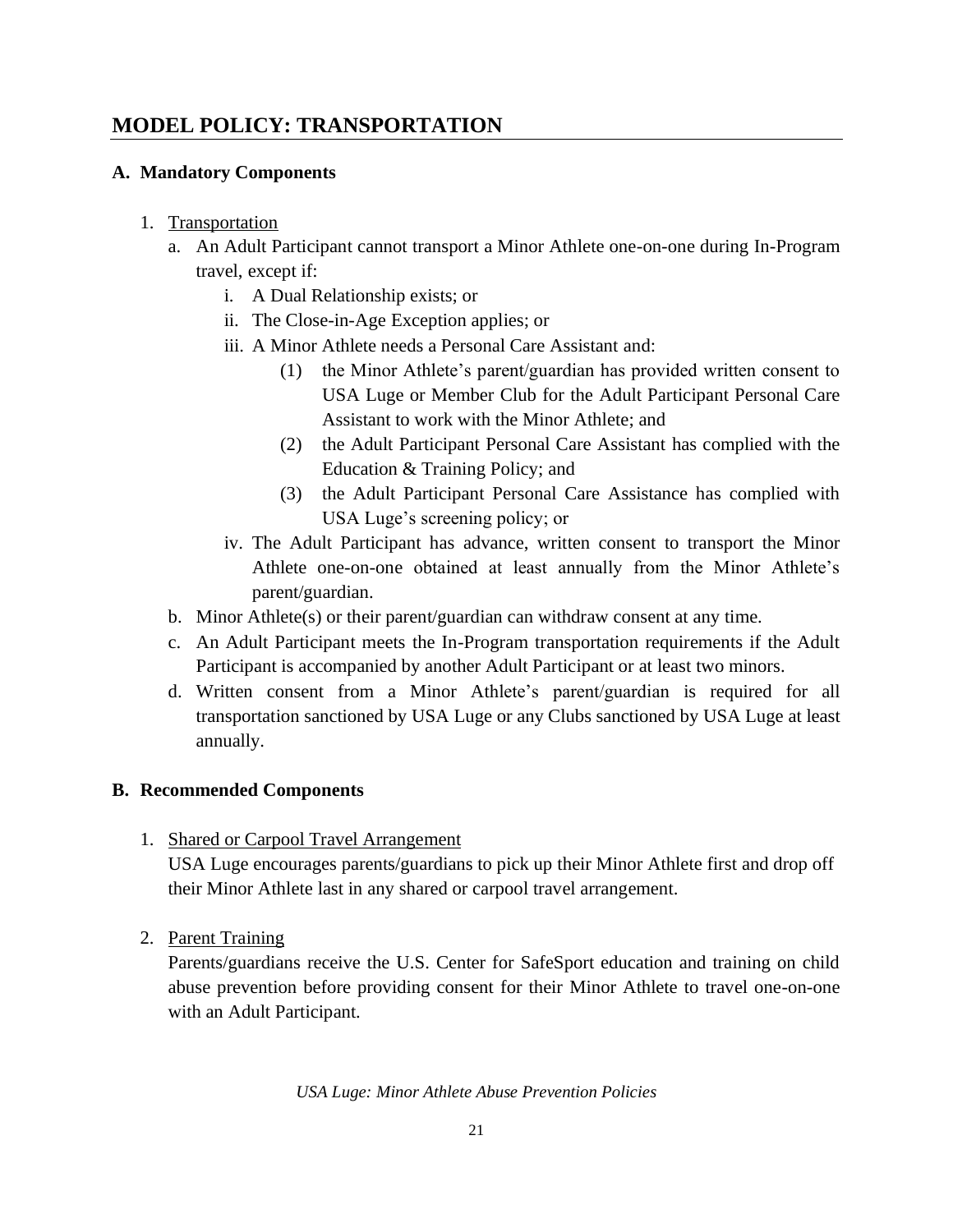# **MODEL POLICY: LODGING**

## **A. Mandatory Components**

- 1. Hotel Rooms and Other Sleeping Arrangements
	- a. All In-Program Contact at a hotel or lodging site between an Adult Participant and a Minor Athlete must be observable and interruptible, and an Adult Participant cannot share a hotel room or otherwise sleep in the same room with a Minor Athlete(s), except if:
		- i. A Dual Relationship Exists, and the Minor Athlete's parent/guardian has provided USA Luge or Member Club with advance, written consent for the lodging arrangement;
		- ii. The Close-in-Age Exception applies, and the Minor Athlete's parent/guardian has provided USA Luge or Member Club with advance, written consent for the lodging arrangement; or
		- iii. The Minor Athlete needs a Personal Care Assistant, and:
			- (1) The Minor Athlete's parent/guardian has provided advance, written consent to USA Luge or Member Club for the Adult Participant Personal Care Assistant to work with the Minor Athlete and for the lodging arrangement;
			- (2) The Adult Participant Personal Care Assistant has complied with the Education & Training Policy; and
			- (3) The Adult Participant Personal Care Assistant has complied with USA Luge's screening policy.
	- b. Written consent from a Minor Athlete's parent/guardian must be obtained for all In-Program lodging at least annually.
- 2. Monitoring or Room Checks During In-Program Travel

If USA Luge, USA Luge team staff or Member Club performs room checks during In-Program lodging, the one-on-one interaction policy must be followed and at least two adults must be present for the room checks.

- 3. Additional Requirements for Lodging Authorized or Funded by the Organization
	- a. Adult Participants traveling with USA Luge must agree to and sign the USA Luge lodging policy at least annually.
	- b. Adult Participants that travel overnight with Minor Athlete(s) are assumed to have Authority over Minor Athlete(s) and thus must comply with the Center's Education  $\&$ Training Policy.

#### **B. Recommended Components**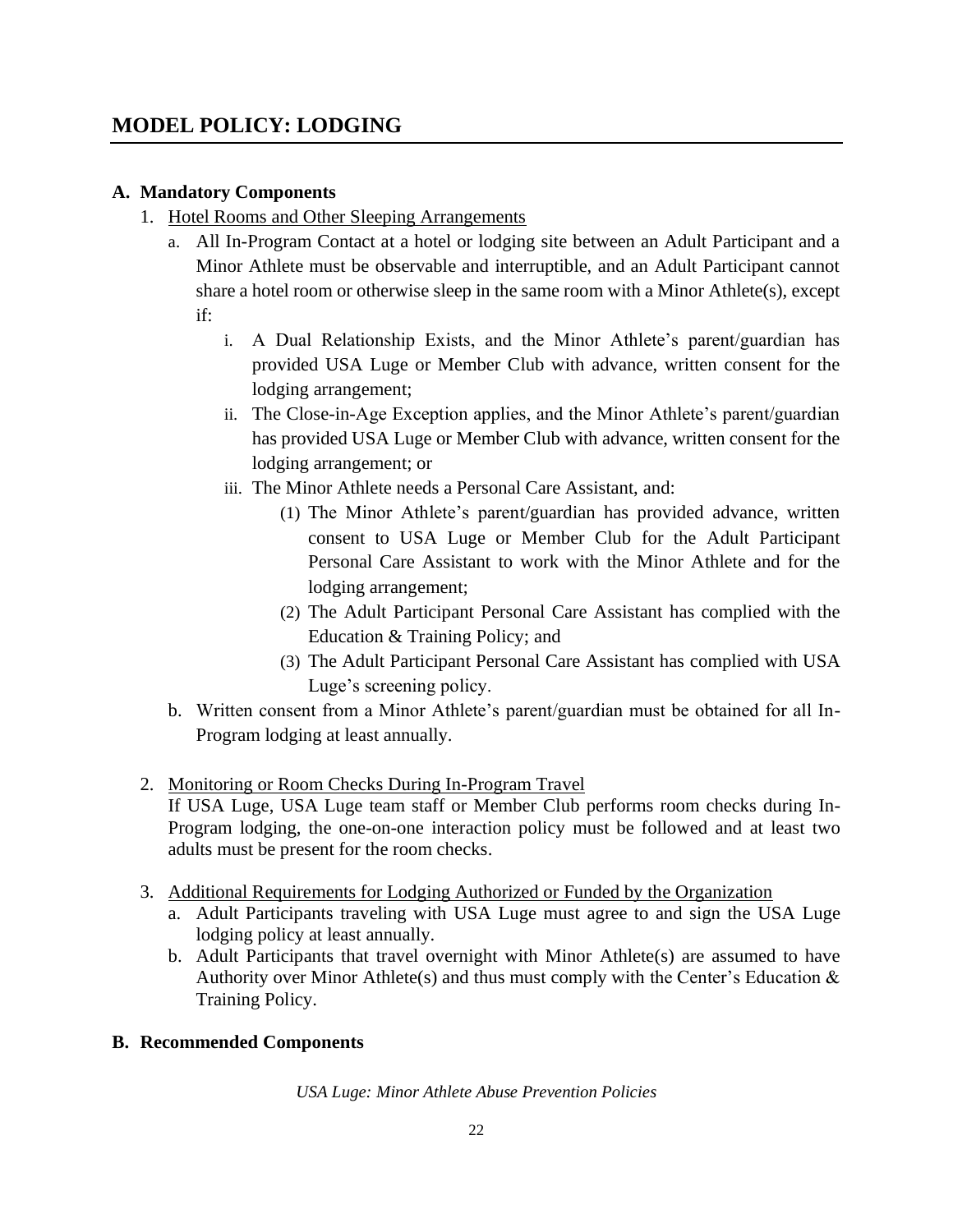## **Parent Training**

Parents/guardians receive the U.S. Center for SafeSport's education and training on child abuse prevention before providing consent for lodging arrangements under this policy.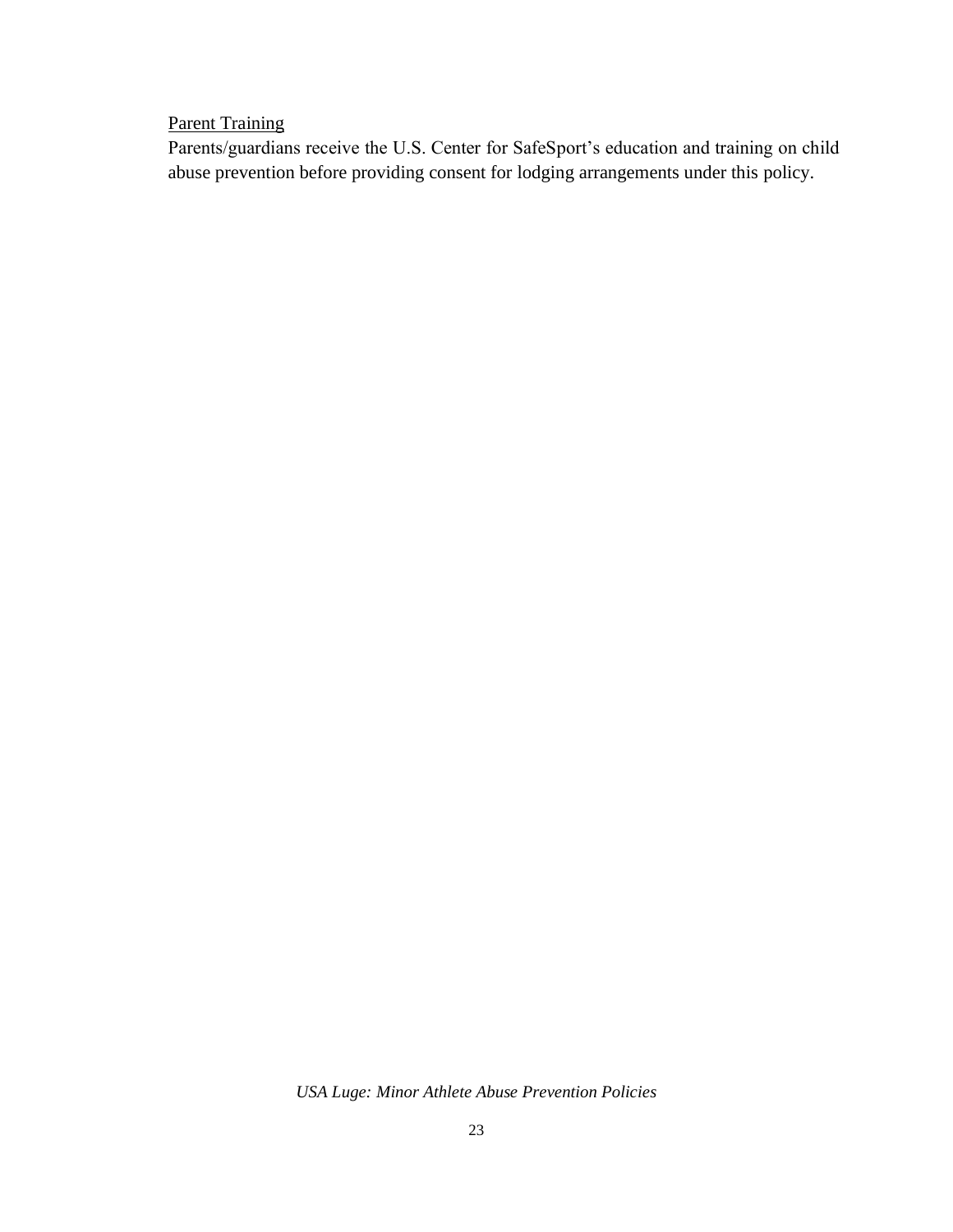## **PART IV**

# **RECOMMENDED POLICIES FOR KEEPING YOUNG ATHLETES SAFE**

## **A. Out-of-Program Contact**

Adult Participants, who do not meet the Close-in-Age Exception nor have a Dual Relationship with a Minor Athlete, should not have out-of-program contact with Minor Athlete(s) without legal/parent guardian consent, even if the out-of-program contact is not one-on-one.

## **B. Gifting**

- 1. Adult Participants, who do not meet the Close-in-Age Exception nor have a Dual Relationship with a Minor Athlete, should not give personal gifts to Minor Athlete(s).
- 2. Gifts that are equally distributed to all athletes and serve a motivational or education purpose are permitted.

## **C. Photography/Video**

- 1. Photographs or videos of athletes may only be taken in public view and must observe generally accepted standards of decency.
- 2. Adult Participants should not publicly share or post photos or videos of Minor Athlete(s) if the Adult Participant has not obtained the Parent/Guardian and Minor Athlete's consent.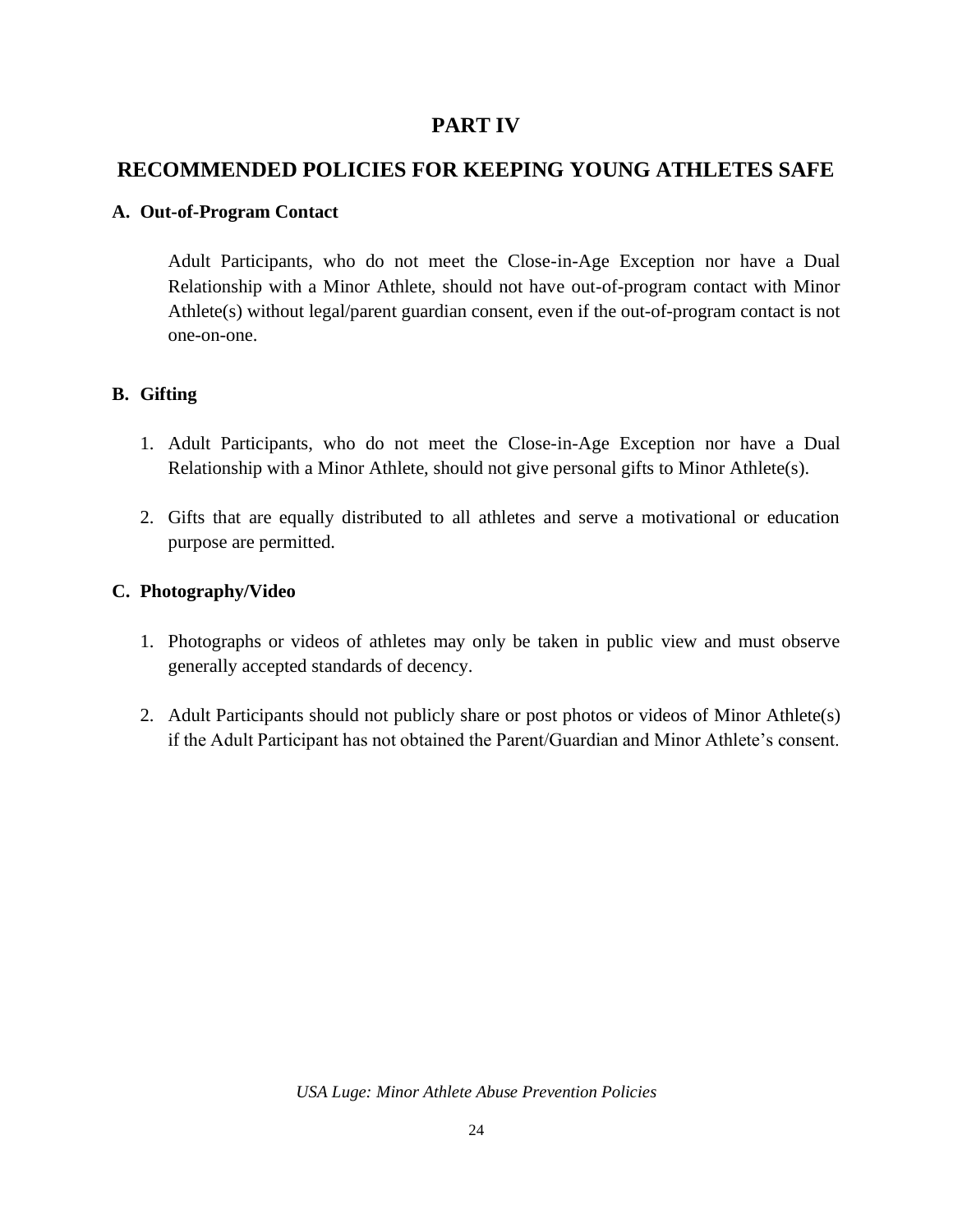# **TERMINOLOGY**

**Adult Participant:** Any adult (18 years of age or older) who is:

- a. A member or license holder of an USA Luge, PSO, LAO, or USOPC;
- b. An employee or board member of an USA Luge, PSO, LAO, or USOPC;
- c. Within the governance or disciplinary jurisdiction of USA Luge, PSO, LAO, or USOPC;
- d. Authorized, approved, or appointed by an USA Luge, PSO, LAO, or USOPC to have regular contact with or authority over Minor Athletes.<sup>5</sup>

**Amateur Athlete:** An athlete who meets the eligibility standards established by the National Governing Body or paralympic sports organization for the sport in which the athlete competes.

**Authority:** When one person's position over another person is such that, based on the totality of the circumstances, they have the power or right to direct, control, give orders to, or make decisions for that person. Also see the [Power Imbalance definition in the SafeSport Code.](https://uscenterforsafesport.org/response-and-resolution/safesport-code/) *NOTE: NGBs, PSOs, and the USOPC must submit/include categories of members/individuals that fall under the definition including specific volunteer designations.*

**Close-in-Age Exception:** An exception applicable to certain policies when an Adult Participant does not have authority over a Minor Athlete *and* is not more than four years older than the Minor Athlete (e.g., a 19-year-old and a 16-year-old). Note: this exception *only* applies within the prevention policies and *not* regarding conduct defined in the SafeSport Code.

**Dual Relationships:** An exception applicable to certain policies when an Adult Participant has a dual role or relationship with a Minor Athlete and the Minor Athlete's parent/guardian has provided written consent at least annually authorizing the exception.

**In-Program Contact:** Any contact (including communications, interactions, or activities) between an Adult Participant and any Minor Athlete(s) related to participation in sport.

Examples of In-Program Contact include, but are not limited to: competition, practices, camps/clinics, training/instructional sessions, pre/post game meals or outings, team travel, review of game film, team- or sport-related relationship building activities, celebrations, award ceremonies, banquets, team- or sport-related fundraising or community service, sport education, or competition site visits.

<sup>5</sup> This may include volunteers, medical staff, trainers, chaperones, monitors, contract personnel, bus/van drivers, officials, adult athletes, staff, board members, and any other individual who meets the Adult Participant definition.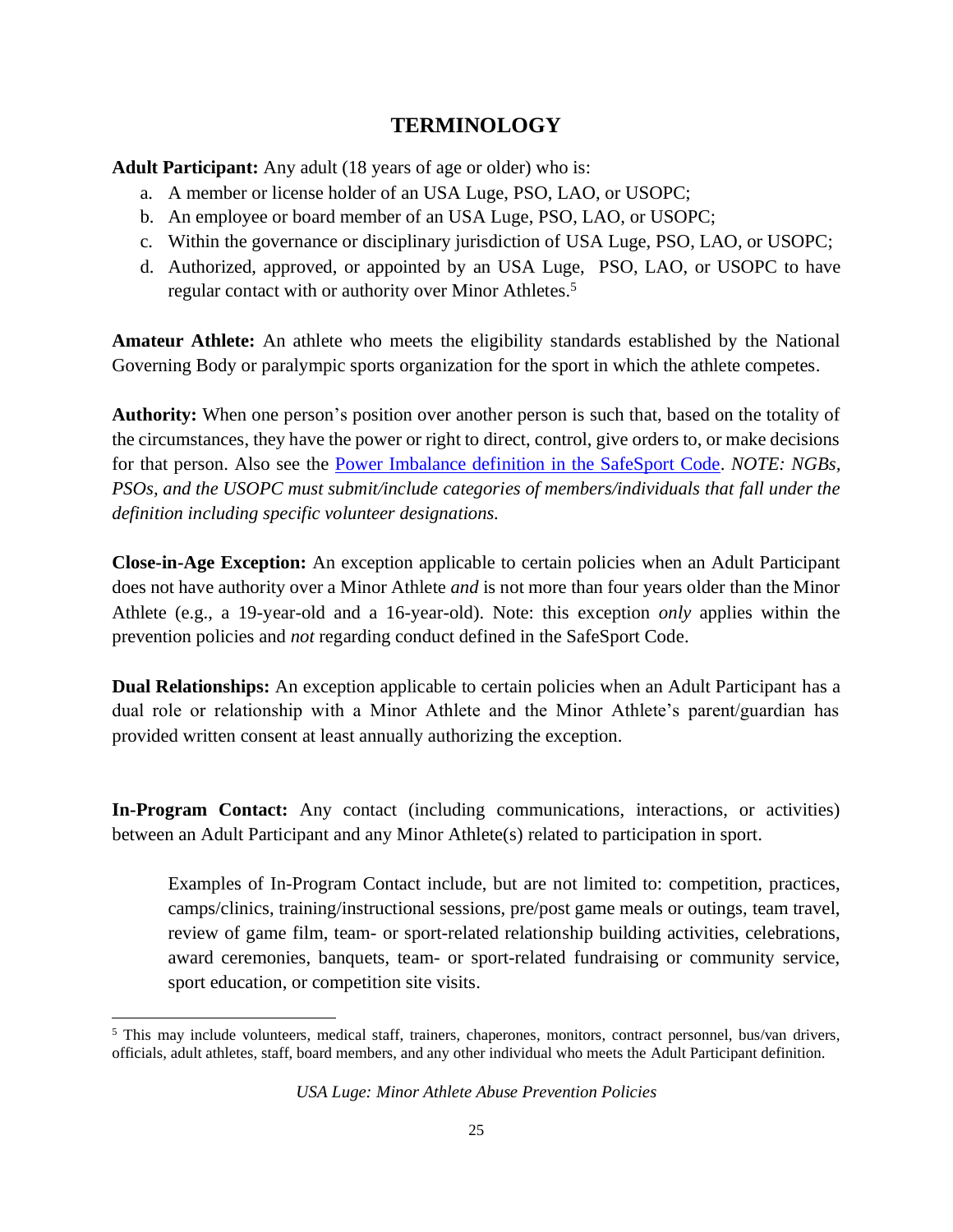**Local Affiliated Organization (LAO):** A regional, state, or local club or organization that is directly affiliated with an NGB or that is affiliated with an NGB by its direct affiliation with a regional or state affiliate of said NGB. LAO does not include a regional, state, or local club or organization that is only a member of a National Member Organization of an NGB. USA Luge member clubs are considered LAO's and will be required to implement all aspects of the MAAPP and SafeSport Policies.

**Minor Athlete**: An Amateur Athlete under 18 years of age who participates in, or participated within the previous 12 months in, an event, program, activity, or competition that is part of, or partially or fully under the jurisdiction of, an NGB, PSO, USOPC, or LAO.

**Partial or Full Jurisdiction**: Includes any sanctioned event (including all travel and lodging in connection with the event) by the NGB, PSO, USOPC, or LAO, or any facility that the NGB, PSO, USOPC, or LAO owns, leases, or rents for practice, training or competition.

**National Governing Body (NGB):** A U.S. Olympic National Governing Body, Pan American Sport Organization, or Paralympic Sport Organization recognized by the U.S. Olympic & Paralympic Committee pursuant to the Ted Stevens Olympic and Amateur Sports Act, 36 U.S.C. §§ 220501, et seq. This definition shall also apply to the USOPC, or other sports entity approved by the USOPC, when they have assumed responsibility for the management or governance of a sport included on the program of the Olympic, Paralympic, or Pan-American Games.

**Adult Participant Personal Care Assistant:** An Adult Participant who assists an athlete requiring help with activities of daily living (ADL) and preparation for athletic participation. This support can be provided by a Guide for Blind or visually impaired athletes or can include assistance with transfer, dressing, showering, medication administration, and toileting. Personal Care Assistants are different for every athlete and should be individualized to fit their specific needs. When assisting a Minor Athlete, Adult Participant PCAs must be authorized by the athlete's parent/guardian.

**Paralympic Sport Organization (PSO)**: an amateur sports organization recognized and certified as an NGB by the USOPC.

**Regular Contact:** Ongoing interactions during a 12-month period wherein an Adult Participant is in a role of direct and active engagement with any Minor Athlete(s). *NOTE: NGBs, PSOs, and the*